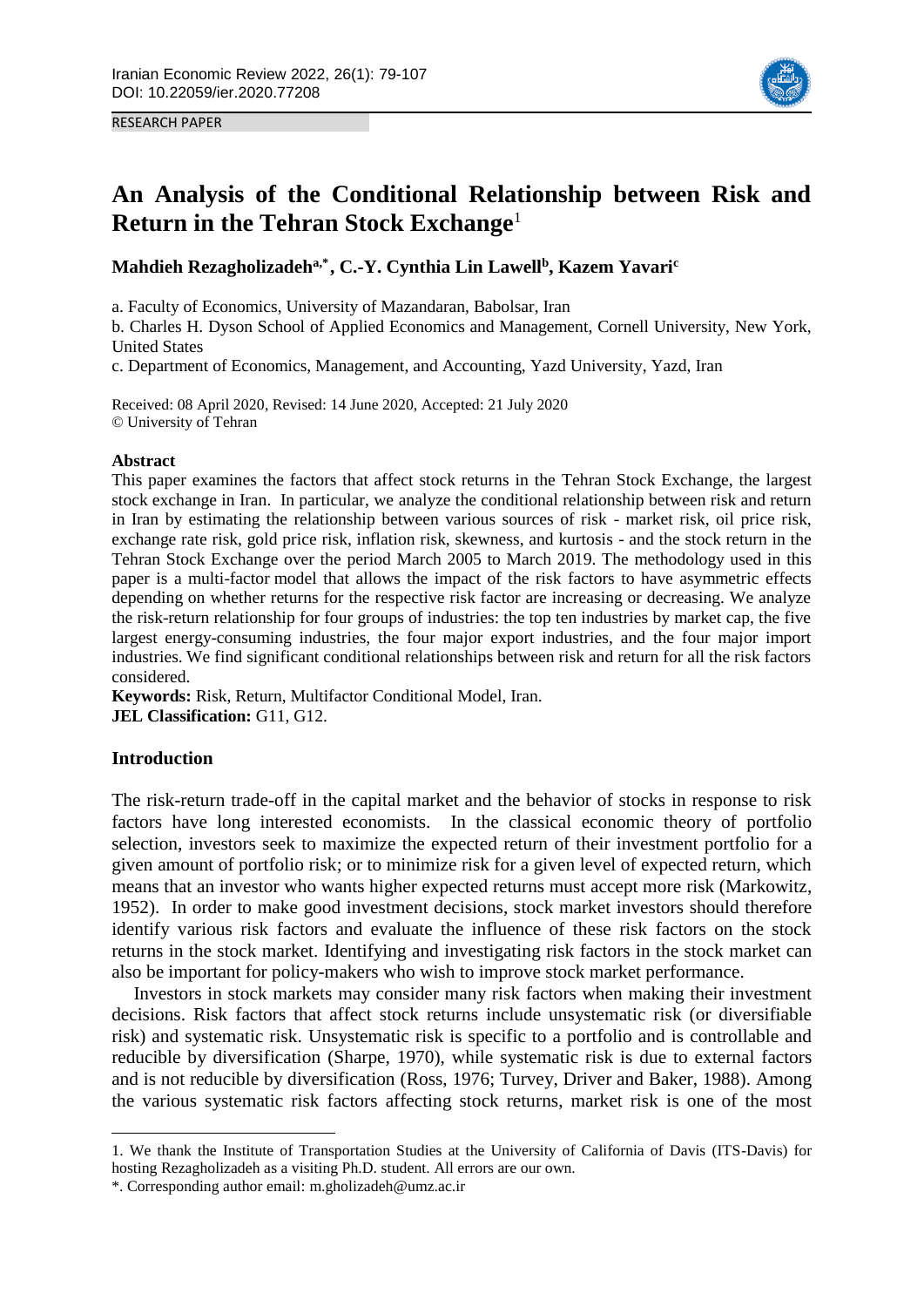important. Stock returns may also be sensitive to other systematic risk factors including fluctuations in macroeconomic variables such as oil prices (Chen, Roll and Ross, 1986) and exchange rates (Ng, 2004). Thus, in addition to market risk, the economic risks faced by a country can also be considered risk factors that affect stock returns. All these risk factors affect corporate profit and can therefore influence stock returns in many ways. Moreover, if the distribution of a stock return is not normal, two additional risk factors, skewness and kurtosis of returns, can affect stock returns as well (Kraus and Litzenberger, 1976).

There are a variety of models that quantify the trade-off between risks and return, including the Capital Asset Pricing Model (CAPM) and the Arbitrage Pricing Model (APT). Introduced by Treynor (1961; 1962), Sharpe (1964), and Lintner (1965), and later extended by Fama and MacBeth (1973), the Capital Asset Pricing Model (CAPM) considers only one risk factor: market risk. The CAPM has been criticized for its unrealistic assumptions (Tunali, 2010), which has led to further theoretical work on the CAPM to refine the model by adding other variables. Ross (1976) extended the CAPM by creating a multi-factor asset pricing model, the Arbitrage Pricing Theory (APT) model, as an alternative to the CAPM. This model has more flexible assumptions compared to the CAPM and models a linear relationship between an asset's expected return, market risk, and other external risk factors such as macroeconomic factors that can affect asset returns.

Pettengill, Sundaram and Mathur (1995) make a further extension to models of risk and return. They find that a positive relationship is always predicted between beta and expected returns, but this relationship is conditional on the market excess returns when realized returns are used for tests. They therefore introduce a multi-factor conditional relationship between betas and realized return which separates positive market returns from negative market returns as an alternative approach to unconditional models.

In this paper, we examine the factors that affect stock returns in the Tehran Stock Exchange (TSE), the largest stock exchange in Iran. In particular, we analyze the conditional relationship between risk and return in Iran by estimating the relationship between various sources of risk - market risk, oil price risk, exchange rate risk, gold price risk, inflation risk, skewness, and kurtosis - and the stock return in the Tehran Stock Exchange over the period March 2005 to March 2019.

The methodology used in this paper is a multi-factor model that allows the impact of the risk factors to have asymmetric effects depending on whether returns for the respective risk factor are increasing or decreasing. Our estimation approach involves two steps. In the first step, we run a separate regression for each industry in each year using daily data for that industry in that year to estimate the beta coefficients on each risk factor for that industry in that year. In the second step, we use the beta risk parameters estimated in the first step to estimate random effects models of the relationship between risk factors and stock returns in the Tehran Stock Exchange.

We analyze the risk-return relationship for four groups of industries: the top ten industries by market cap, the five largest energy-consuming industries, the four major export industries, and the four major import industries. According to our results, there are significant conditional relationships between risk and return for all the risk factors considered.

The remainder of this paper proceeds as follows. We review the related literature in Section 2. Section 3 describes our data and methodology. Section 4 presents the results. Section 5 concludes.

# **Literature Review**

The Capital Asset Pricing Model (CAPM) is a model used to verify the effect of nondiversifiable risk (also known as systematic risk or market risk) on stock market returns. The CAPM builds upon Markowitz (1952), and was introduced by Treynor (1961; 1962) and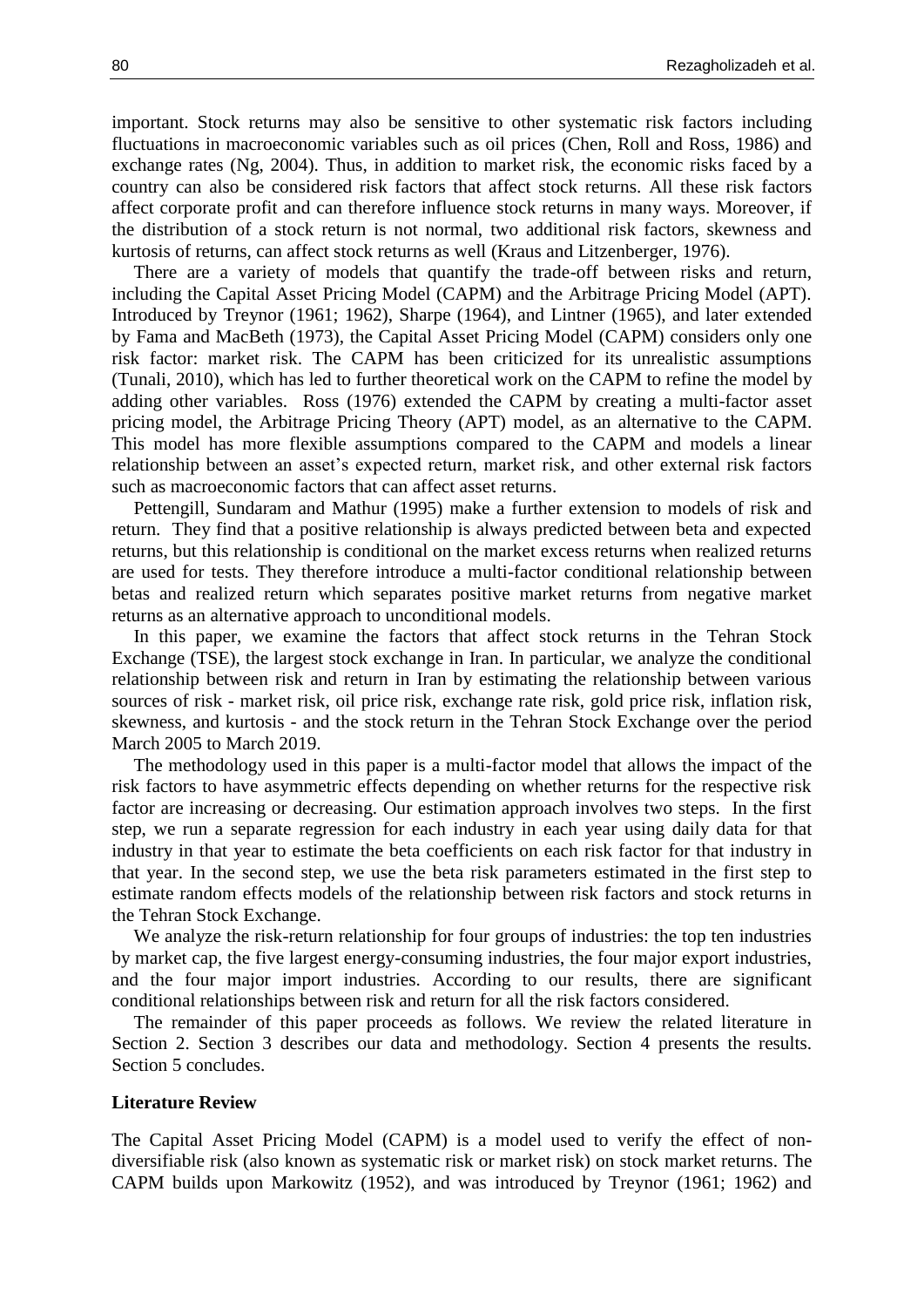Sharpe (1964); developed further by Lintner (1965), Mossin (1966), Black (1972); and extended by Fama and MacBeth (1973). This model is a three-step portfolio approach which as a single-factor model considers only one risk factor: market risk. Market risk is a systematic risk factor in the stock market which is not specific to a portfolio and it cannot be eliminated by diversification.

Mehrara, Falahati and Zahiri (2014) investigate the relationship between systematic risk and stock returns in the Tehran Stock Exchange (TSE) by applying the CAPM to panel data for the 50 top companies of the Tehran Stock Exchange over a five-year period from 2008 to 2013. Their results show that the relationship between systematic risk and stock returns are statistically significant.

Jahan-Parvar and Mohammadi (2013) analyze market index returns in the TSE using three variants of the CAPM: the static international; the constant-parameter intertemporal; and a Markov-switching intertemporal CAPM, which allows for time-varying degree of integration with regional and international equity markets. They find that TSE returns are CAPMefficient at the monthly frequency with respect to several international market indices. Moreover, they find evidence in support of international integration of the TSE with respect to international markets.

Abbasi, Kaviani and Farbod (2017) test and evaluate the possibility of using the traditional CAPM and the Modified Capital Asset Pricing Model (MCAPM) in the TSE using monthly returns during the period 2009 to 2015. Results show that the traditional CAPM has no greater explanatory power than the MCAPM to explain stock returns of companies.

Pamane and Vikpossi (2014) test the validity of the CAPM for the BRVM space stock market using monthly stock returns from 17 companies listed on the stock exchange for the period of January 2000 to December 2008. Results offer evidence against the CAPM for all the sub-periods and even for the whole period.

Alqisie and Alqurran (2016) examine the test of validity of the CAPM in the Amman Stock Exchange (ASE) during the period 2010 to 2014, using monthly returns of 60 stocks of Jordanian companies listed in the ASE. They use the methods of Black, Jensen and Scholes (1972) and Fama and MacBeth (1973) methods to test the CAPM in different study subperiods. The results show that higher risk (beta) is not associated with higher levels of return, which violates the CAPM assumption.

Shinde and Mane (2019) assess the CAPM in the Indian stock market using data on the National Stock Exchange (NSE) for a period of 260 weeks from 2013 to 2018, and find that the CAPM is not applicable to the Indian stock market. Pravin and Dhananjay (2019) analyze the CAPM in the Indian stock market for the period 2011 to 2015, and find that CAPM propositions do not hold true in Indian stock market, specifically for S&P BSE Sensex Indexed stock for the specified period.

Because it was criticized for its unrealistic assumptions (Tunali, 2010), the CAPM model was further developed to include other variables. To verify that market risk is not the only component that could measure the systematic risk of stock returns, Ross (1976) extended the CAPM by creating a multi-factor asset pricing model, Arbitrage Pricing Theory (APT), as an alternative to CAPM. The APT models a linear relationship between an asset's expected return, market risk, and other external risk factors such as macroeconomic factors that can have an effect on asset returns.

Many empirical papers have used the APT approach to analyze the unconditional relationship between risk factors and stock return. Chen, Roll and Ross (1986) use the APT model to explore a set of economic state variables such as inflation, market return and oil prices as systematic risk factors. They examine the relationship between these risk factors and the US stock return and find a strong relationship between them.

Goriaev (2004) investigates the effect of two set of risk factors, fundamental and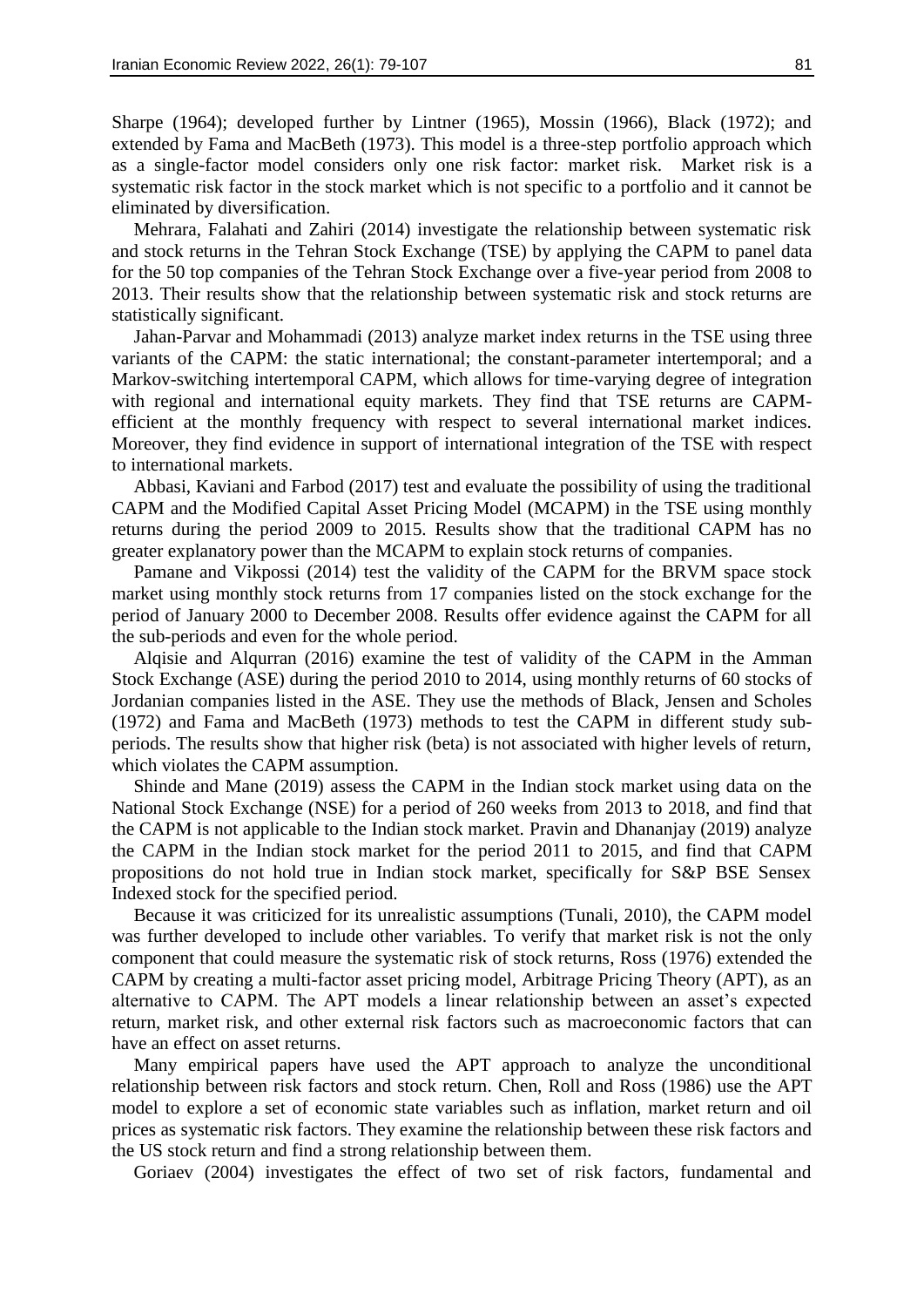macroeconomic (oil, currency, etc.), on the 47 most liquid stocks traded on the major Russian stock exchanges during the post-crisis period from 1999 to 2003 by using a multi-factor model. His results show that the oil risk factor does offer a significant premium and that the dollar appears to be much more important a risk factor than the Euro.

Ng (2004) develops a dynamic international multi-factor model when expected returns are time-varying. In addition to the market risk factor, his model involves other risk factors that include covariances with exchange-rate changes of different countries, intertemporal hedging of future stock returns, and future real exchange-rate changes. The model is estimated using the data on the equity and foreign exchange returns for the United States, Japan, Germany, and the United Kingdom. Results show that while real exchange risk and intertemporal hedging of future stock return play some role, stock market risk remains the most important factor affecting the excess returns.

Tunali (2010) analyzes the relationship between macroeconomic variables (exchange rate, gold price, international crude oil prices, etc.) and stock returns in the main Turkish stock market. He investigates this relationship within the APT framework for the period from January 2002 to August 2008. The results show that there is a long-run relationship between basic macroeconomic indicators of Turkish economy and stock returns.

Izedonmi and Abdullahi (2011) use monthly data to test the performance of the APT on the Nigerian Stock Exchange (NSE) for the period 2000 to 2004. They investigate the effect of inflation, exchange rate and market capitalization on 20 sectors of the Nigerian Stock Exchange by using an ordinary least squares model. They find that there are no significant effects of those variables on the stocks' return in Nigeria. Uwubanmwen and Eghosa (2015) examine the impact of inflation rate on stock returns in the Nigerian stock market. The results show that the inflation rate has a negative but weak impact on stock return; hence, inflation is not a strong predictor of stock returns in Nigeria.

Sabetfar et al. (2011) provide weak evidence in support for the application of APT on the Iranian stock market in the Sharia is the sacred law of Islam faith based close economy. The results suggest that there are four groups of macroeconomic variables in the test period that affect stock returns for the test period, 1991 to 2008, but the significance of these factors is not consistent over time. In general the findings document a weak applicability of APT in this market.

Hussain and Khan (2014) investigate the exchange rate exposure of pharmaceutical industry of Pakistan in long run and short term using quarterly time series data for 37 quarters from 2003 to 2012. Results show that there is long run relationship between stock returns, exchange rate, and market return index.

Alshomaly and Masa'deh (2018) test the validity of CAPM and APT in the Jordanian stock market using three different firms of three main sectors - financial, industrial, and service sector - for the period 2000 to 2016, and find that the banking sector in Jordan faces more systematic risks than other sectors. Elshqirat (2019) tests the validity of the APT in the Jordanian stock market for the period from 2000 to 2016, and finds that among three variables tested (GDP, industrial producers' price index, and exports), only industrial producers' price index had a significant negative effect on the stocks' rate of return.

Kim and Sohel Azad (2020) investigate the relationship between macroeconomic risk and low-frequency volatility of conventional and Islamic stock markets from around the world. Using a panel of 36 countries, representing developed, emerging and Islamic countries for the period from 2000 to 2016, they find that low-frequency market volatility is lower for Islamic countries and, markets with more number of listed companies, higher market capitalization relative to GDP and larger variability in industrial production. The study also finds that lowfrequency component of volatility is greater when the macroeconomic factors of GDP, unemployment, short-term interest rates, inflation, money supply and foreign exchange rates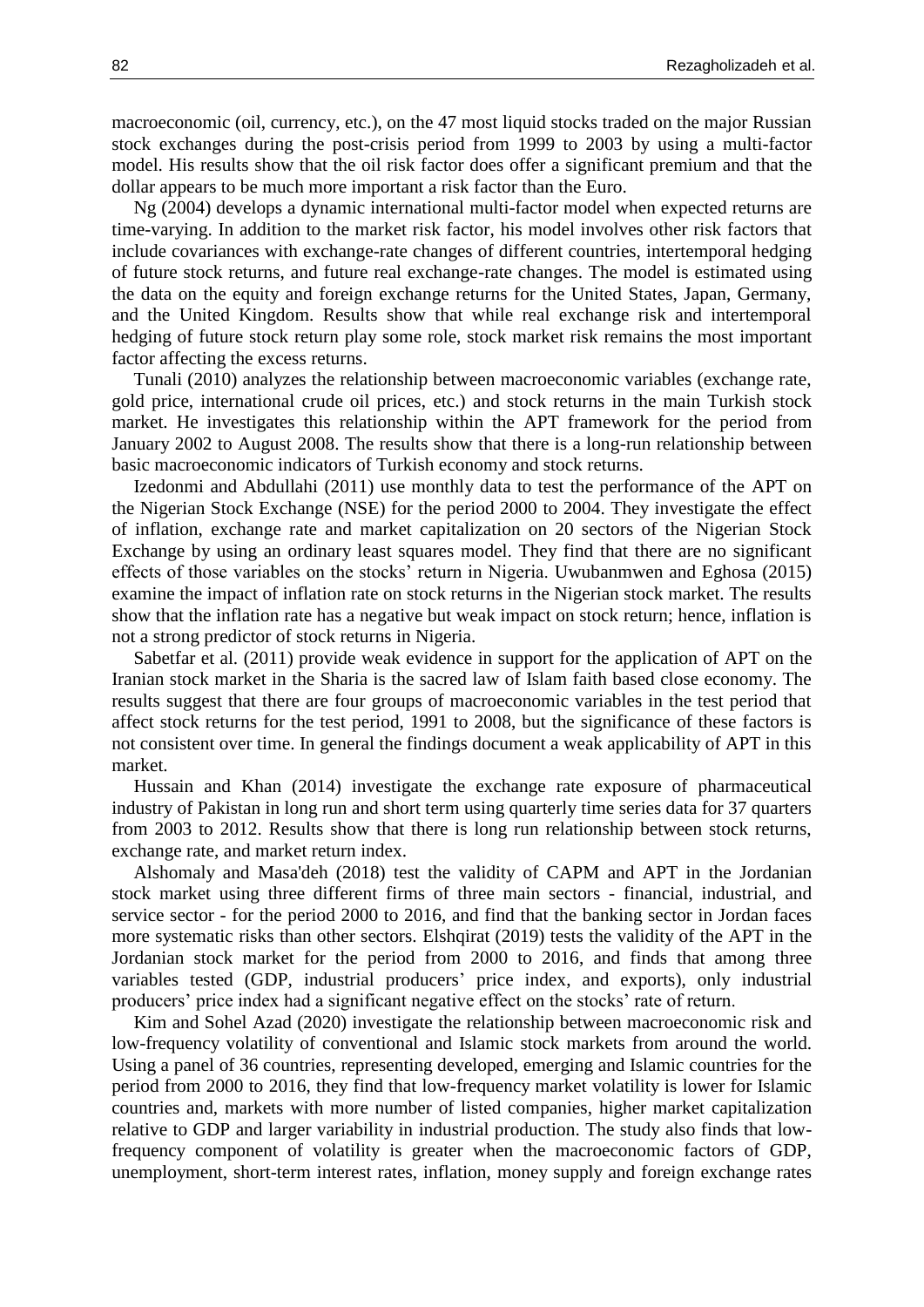are more volatile. The empirical results are robust to various alternative specifications and split sample analyses. The findings imply that religiosity has an influence on the correction of market volatility and investors may consider the Islamic stocks to diversify their risks.

Both the CAPM (as a single-factor asset pricing model) and the APT (as a multi-factor asset pricing model) are useful and many empirical papers have used them to estimate the unconditional relationship between risk factors and stock return, but there are some limitations (Pettengill, Sundaram and Mathur, 1995; Campbell, Lo and MacKinlay, 1997; Basher and Sadorsky, 2006). While theory predicts a trade-off between risk and ex ante expected returns, most empirical papers use the ex post realized returns instead of ex ante expected returns.

Pettengill, Sundaram and Mathur (1995) find that when the realized return is used instead of the expected return to estimate the CAPM, the relationship between the risk parameters beta and the return must be conditional on the relationship between the realized market returns and the risk-free rate. They therefore introduce a conditional relationship between beta and the realized return as an alternative approach to that used by Fama and MacBeth (1973). They determine whether the direction of the market is "up" or "down" based on the relationship between the realized market returns and the risk-free rate, and separate the "up" market from the "down" market to create a conditional relationship between risk factors and the realized return.

Whether the market is up or down depends on whether the excess market return, which they define as the difference between the market return and risk-free rate, is positive or negative. If the excess market return is positive, the stock market is "up"; if the excess market returns are negative, the stock market is "down". When the excess market return (or premium) is positive, the relationship between beta and the return will be positive. On the other hand, if excess market return is negative, the investor will hold the risk-free asset, which has a low beta, and the relationship between beta and return will be negative. Thus, while the relationship between expected returns and risk is always positive, the relationship between realized returns and risk can be either positive or negative depending on the market excess returns.

Pettengill, Sundaram and Mathur (1995) use this method to specify the conditional relationship between risk and return in the US stock market in 1936 to 1990. They use realized returns in their estimation and separate the US stock market into up and down markets. Their results show that a positive relationship is always predicted between beta and expected returns, but this relationship is conditional on the market excess returns when realized returns are used for tests. They find that this relationship is positive in an upmarket and negative in a down market.

Isakov (1999) follows the approach of Pettengill, Sundaram and Mathur (1995) and investigates the effect of beta on return in the Swiss stock market. He finds that the relationship between beta and return is statistically significant and depends on the sign of market. The findings show that beta is a good measure of risk.

Fletcher (2000) examines the conditional relationship between beta and return in the stock market of 18 developed countries over the period 1970-1998, and finds a significant positive relationship between beta and return in up market months and a significant negative relationship between beta and return in down market months. Hodoshima, Garza-Gómez, and Kunimura (2000) investigate the conditional relationship in Japan's stock market, and find that the conditional relationship between returns and beta is found to be a better fit in general when the market excess return is negative than when it is positive.

Tang and Shum (2003a) examine the risk-return conditional relationship in international stock markets and find that it is significantly positive (negative) when the market excess returns are positive (negative). Recognizing that stock returns are non-normally distributed,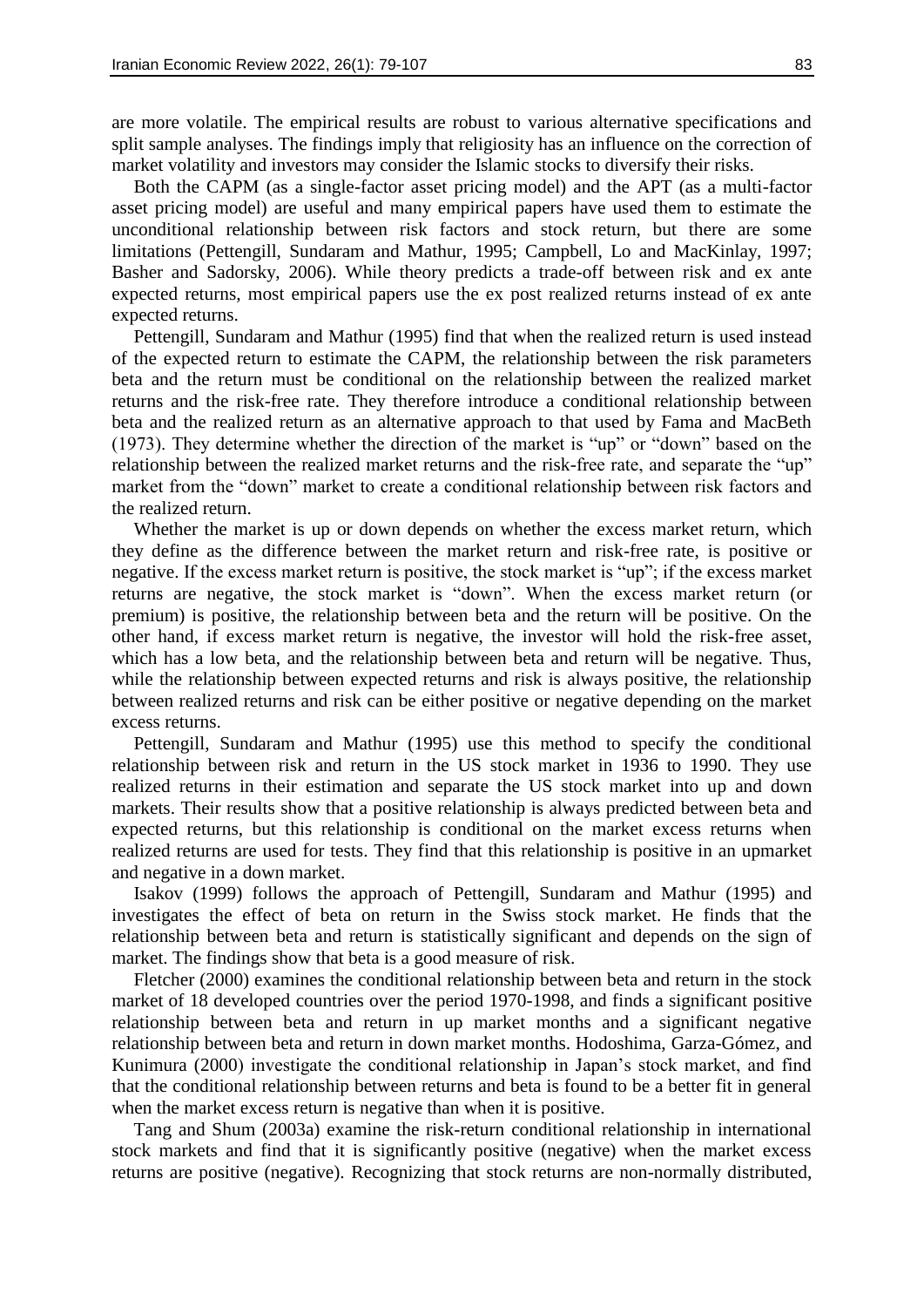in Tang and Shum (2003b) they extend their study further by examining other statistical risk measures such as skewness and kurtosis. Their findings show that skewness, but not kurtosis, plays a significant role in pricing stock returns.

Basher and Sadorsky (2006) use a multi-factor model that allows for both unconditional and conditional various risk factors to investigate the relationship between risk factors and stock market returns. They examine the impact of market risk, oil price risk, exchange rate risk, skewness, and kurtosis on emerging stock market returns over the period 1992 to 2005. They consider the direction of the stock market and the oil market (up or down), and find strong evidence that market risk and oil price risk impact stock returns.

Refai (2009) investigates the unconditional and conditional risk-return relationship in Jordan and rejects the unconditional relationship. He finds a positive relationship between beta and returns for all industries in upmarkets, and a negative relationship for a few industries in down markets.

Theriou et al. (2010) investigate the risk-return relationship in the Athens stock exchange during 1991 to 2002 by using a 2-step conditional model in up and down markets. They find that there is a significant positive relationship between risk and return in the up markets and a significant negative relationship in the down markets.

Chiang and Zhang (2018) investigate the risk-return relations in Chinese equity markets Results show that stock returns are positively correlated with predictable volatility, supporting the risk-return relation in both aggregate and sectoral markets. They find a positive relation between stock return and intertemporal downside risk, while controlling for sentiment and liquidity.

Mili (2019) examines whether the intertemporal tradeoffs between risk and return explain mean reversion in sovereign credit default swap (CDS) spreads. The results show that, during the pre-crisis period, sovereign CDS spread changes were more consistent with the mean reversion hypothesis for most European countries. He also finds strong evidence that the intertemporal tradeoffs between volatility and return explain in part the mean reversion in the markets for European CDS.

Sinaee and Moradi (2010) examine the risk-return conditional relationship in the TSE during the period 2003 to 2005 in up and down markets. They also test the effects of other stock returns' characteristics such as skewness and kurtosis on the return. They did not observe any difference between these two periods, except for the explanatory power of beta during down market period. Their results also show that skewness had an important effect on returns but kurtosis did not have significant relation with returns during the three years of research period.

Our paper builds upon the previous literature, and particularly the work of Sinaee and Moradi (2010), by examining a wider variety of risk factors over a different and longer time period and by using the two-step multifactor conditional model introduced by Pettengill, Sundaram and Mathur (1995). Sinaee and Moradi (2010) analyze the period 2003 to 2005. In 2005, the value of the stock price index declined by 21% over the previous year and the bubble that had developed over the previous years in this market was destroyed. In this paper, we investigate the risk-return relationship in Tehran Stock Exchange from March 2005 until March 2019, which is a different and longer time period than that studied by Sinaee and Moradi (2010). Moreover, in addition to market risk, skewness and kurtosis, our paper also includes several risk factors that which Sinaee and Moradi (2010) do not study, including oil price risk, exchange rate risk, gold price risk, and inflation risk.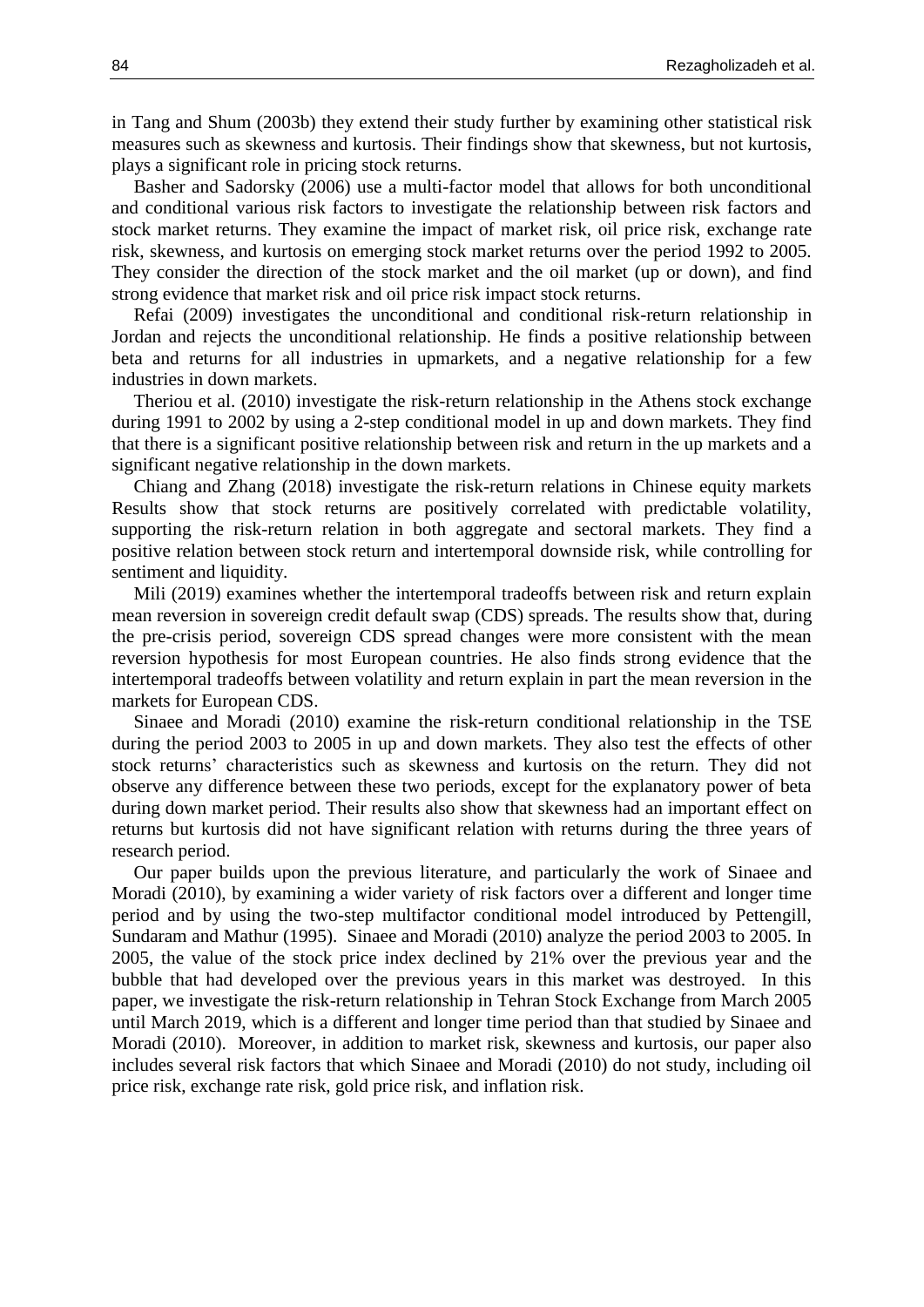# *The Tehran Stock Exchange*

Iran is a developing country and the Tehran Stock Exchange (TSE), an emerging or "frontier" market ("Iranian stock market", 2010), is its largest stock exchange. A founding member of the Federation of Euro-Asian Stock Exchanges, the Tehran Stock Exchange has been one of the world's best-performing stock exchanges in the years 2002 through 2013 (Tehran Stock Exchange, 2012; Lynn, 2014).

One advantage that Iran's stock market has in comparison with other regional markets is that there are many different and diverse industries directly involved in it, which makes it unique in the Middle East (Tehran Stock Exchange, 2012; "Iran offers incentives", 2010). These industries include motor vehicles and auto parts, metal ores mining, real estate and construction, refined petroleum products, basic metal, and pharmaceuticals. A second advantage of Iran's stock market is that most of Iran's state-owned firms are being privatized under the general policies of Article 44 in the Iranian Constitution, and people are allowed to buy shares of the newly privatized firms. Despite its advantages, however, Iran's stock market has fluctuated greatly, with different periods of recession and boom, which has affected Iran's economy.

In this paper, we investigate the risk-return relationship in the Tehran Stock Exchange (TSE) over the period from March 21, 2005 until March 21, 2019. This period corresponds to the dates to 01/01/1384 to 29/12/1397 in the Iranian calendar. We choose to analyze this period both because it constitutes an important period in the Tehran Stock Exchange following a dramatic decline in the stock price index, and because daily data for all variables are available in this period.

Figure 1 plots the total index of the Tehran Stock Exchange (TEPIX) from March 2005 to March 2019, the time period of our analysis.

# *Risk Factors*

There are many potential candidates for risk factors introduced in literature (Fama and French, 1992; Chan, Chen and Hsieh, 1983; Goriaev, 2004). These factors are classified into two types: fundamental factors, which are based on observed company characteristics; and systematic factors such as macroeconomic factors (Goriaev, 2004) that are not diversifiable (Turvey, Driver and Baker, 1988). The risk factors that we consider in this study are: market risk, oil price risk, exchange rate risk, gold price risk, inflation risk, skewness, and kurtosis.

Among the various systematic risk factors affecting stock returns, market risk is one of the most important and many studies have focused on it. We therefore include the excess market return, which we define as the difference between the market return and risk-free rate, as a risk factor that can affect stock returns.

A second risk factor we include is the oil price return, which we define as the percent change in the oil world price. The world oil market is a major international market. Any change in the world oil price can lead to changes in domestic markets, especially financial markets and stock markets (Papapetrou, 2001; Sadorsky, 2001; Hammoudeh and Aleisa, 2004; Hammoudeh, Dibooglu. and Aleisa, 2004; Hammoudeh and Huimin, 2005; El-Sharif et al., 2005; Huang, Hwang and Peng, 2005; Basher and Sadorsky, 2006; Boyer and Filion, 2007; Henriques and Sadorsky, 2008; Park and Ratti, 2008; Basher, Haug and Sadorsky, 2012; Tiwari et al., 2018; Davis and Hausman, 2020). The oil price is one of the systematic risk factors which influence stock market returns (Chen, Roll and Ross, 1986).

Oil price fluctuations affect industries and change their stock return. The effect of oil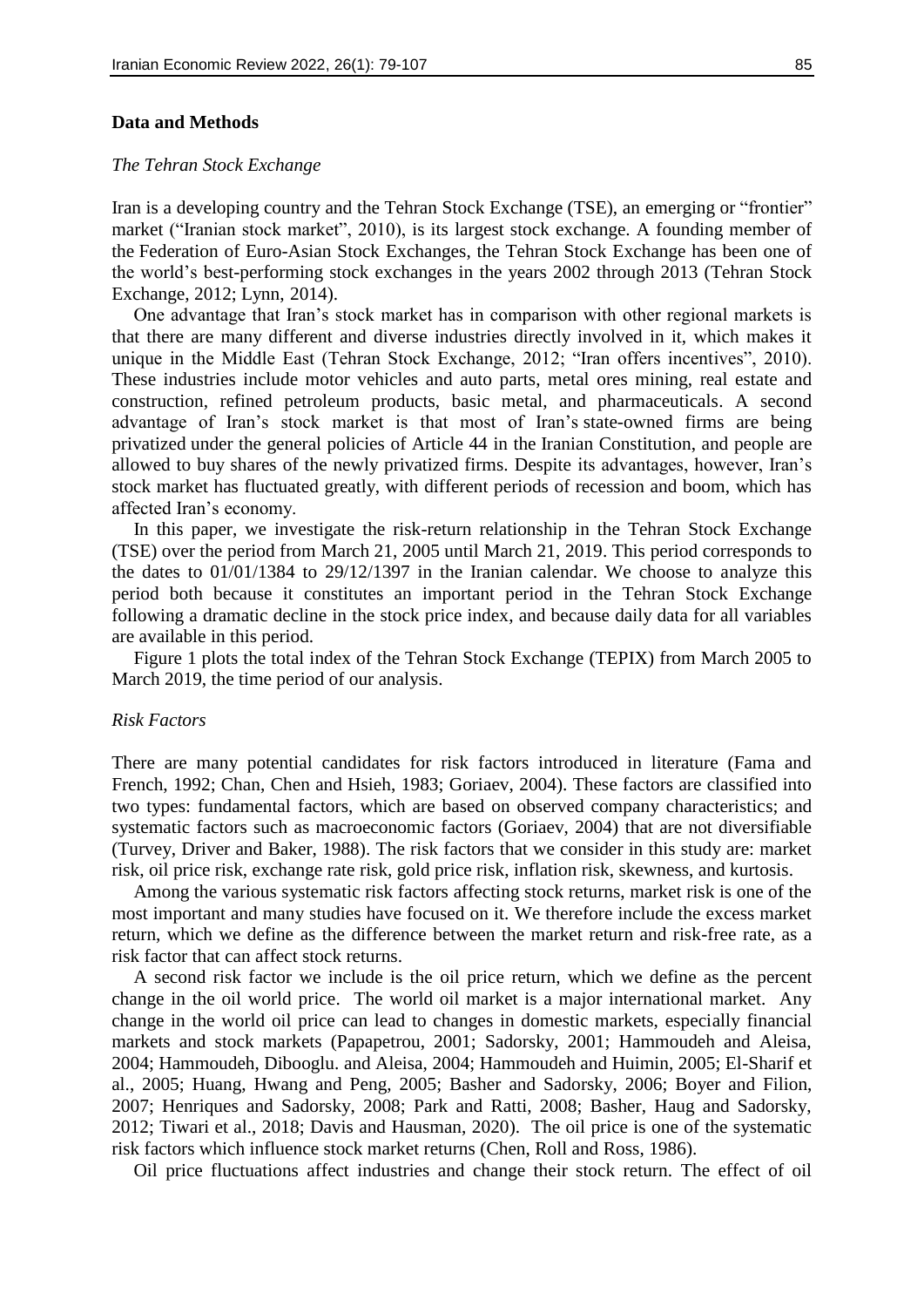prices on stock returns may depend on the degree of an industry's dependence on oil and can also change in up and down oil markets. On the one hand, when oil prices increase, the income and GDP of oil-exporting countries such as Iran increase (Kheiravar, Lin Lawell and Jaffe, 2021). With higher income and GDP, the expectations for economic development are more optimistic and the demand for industry production increase (Aghaei and Lin Lawell, 2021). Higher demand leads to higher stock price indices and greater stock return. On the other hand, however, industries need energy for their production processes (Jorgenson, 1998; Corderi and Lin, 2011; Zhang and Lin Lawell, 2017; Jorgenson, 2018; Aghaei and Lin Lawell, 2021; Kerestes, Corderi Novoa and Lin Lawell, 2021) and an increase in the oil price leads to an increase in production costs, which all else equal would put downward pressure on the industry's stock return. In Iran, the cost of energy consumption for domestic industries is determined by the government, however, so is relatively unaffected by increases in the world oil price (Kheiravar and Lin Lawell, 2021). If a domestic industry exports its production to international markets, it benefits from a lower energy cost relative to the energy cost for the same industries in other countries, which can improve its competitiveness and raise the return of its stock.

A third risk factor we include is the real exchange rate return, which we define as the percent change in the real exchange rate. Transactions between countries are conducted by an international currency and thus the exchange rate is a very important factor in a country's economy. On the one hand, an increase in the exchange rate leads to more expensive imports for domestic industries and increases their production costs. This has a negative effect on industries' profit and their dividends and thus decreases their stock return. On the other hand, an increase in the exchange rate leads to more export and also improves the competition position of domestic producers and thus has a positive effect on the stock returns. The relationship between foreign currency and stock can also be investigated from another point of view: foreign currencies (especially the U.S. dollar) are an alternative asset for stock in countries. So an increase in the exchange rate may increase the demand for foreign currency and shift some part of investor's money from the stock market to the exchange market, leading to a decrease in the stock return.

A fourth risk factor we include is the gold return, which we define as the percent change in the gold price. Economic risk is one of the most important risks that investors pay attention to, as high economic risk creates uncertainty about investments. The gold coin price in Iran has had many fluctuations in recent years and we include it as a measure of economic risk. A gold coin is an alternative asset for stock in Iranian's portfolio and its fluctuations increase risk and affect return. All these risk factors affect corporate profit and can therefore influence stock returns in many ways.

A fifth risk factor we include is the inflation rate, which we define as the percent change in the general price level. In high inflation conditions, investors keep their funds in markets such as the stock market rather than as cash. This leads to more demand for investing in the stock market and increases the stock price index and stock return. But after a while investors will realize that the intrinsic value of stock has not increased, as the increase in the return is only due to inflation. So the demand for stocks declines after a period of time and the stock return decreases to its real value.

If the distribution of a stock return is not normal, two additional risk factors, skewness and kurtosis of returns, can affect stock returns as well. We therefore include skewness and kurtosis as risk factors as well.

### *Industries*

We estimate the conditional relationship between various risk facts and stock market returns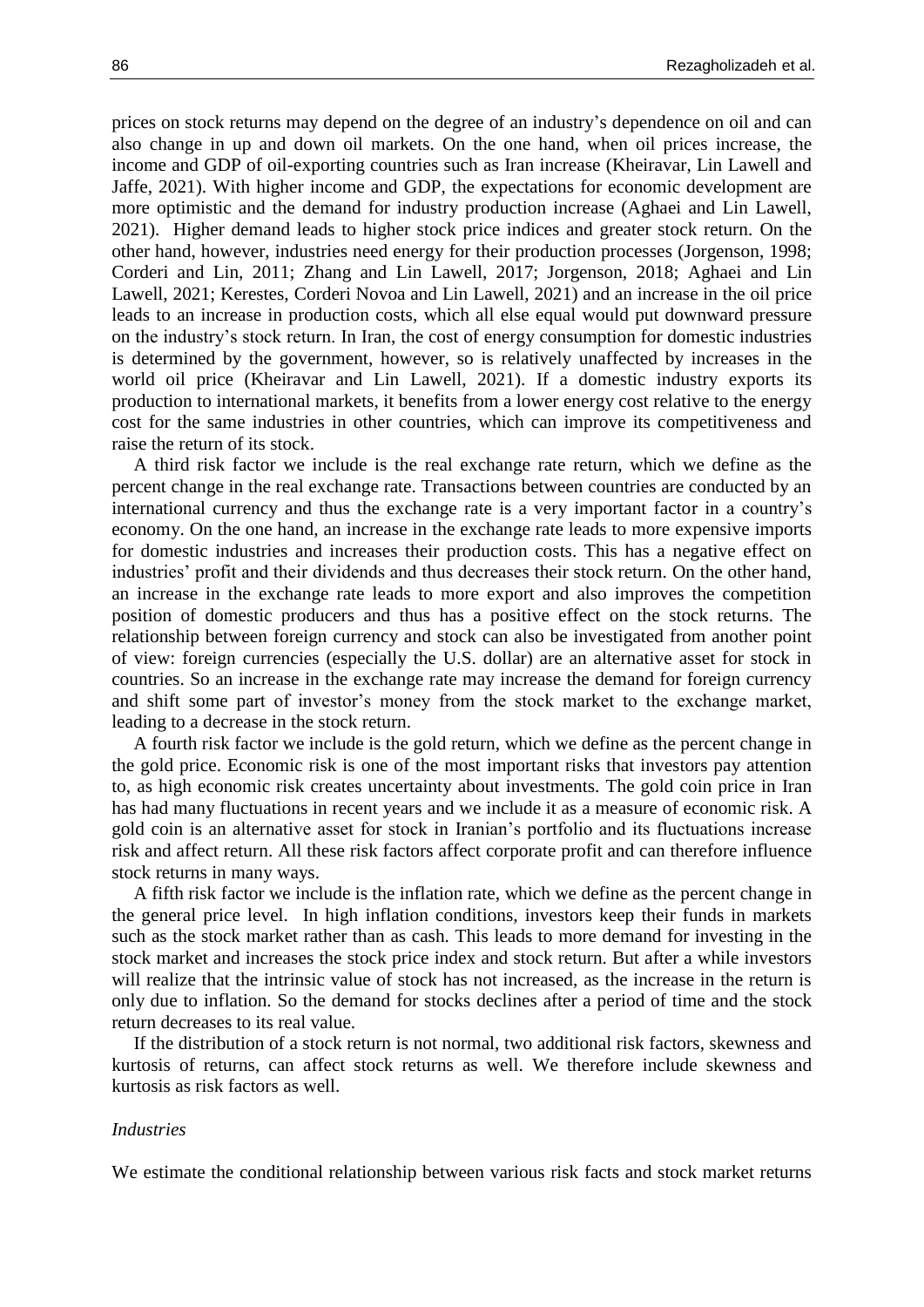for four groups of industries. The first group of industries consists of the ten largest sectors. Each month, the Tehran Stock Exchange monthly bulletin publishes the top ten industries by market cap.<sup>1</sup> These top ten industries, which have a combined market share of approximately 90%, are the same ten industries in most of the months of our March 2005-March 2019 study period. These industries are: motor vehicles and auto parts; diversified industrial holdings; metal ores mining; real estate and construction; monetary intermediation; investment companies; cement, lime and plaster; refined petroleum products; basic metal; and chemicals and by-products.<sup>2</sup> We use daily data in Iranian Rial  $\text{(IRR)}^3$  on these 10 industries from the Tehran Stock Exchange.

The second group of industries for which we estimate a conditional relationship between risk and returns consists of the largest energy consuming industries. As measured by energy intensity (energy consumption per unit of production), five of the top ten industries are the largest energy consuming industries in Iran: basic metal; chemicals and by-products; cement, lime and plaster; refined petroleum products; and metal ores mining. Since these five sectors are among the largest ten sectors in the Tehran stock market and also the largest energy consuming industries in Iran, we estimate the relationship between their stock returns and mentioned risk factors and compare the results with the results from the top ten sectors. We expect that the impact of oil price risk on returns in this group to be different from that in the first group because the relationship between oil and industries in this latter group is greater than the relationship between oil and industries in the first group.

The third and fourth group of industries we consider consist of the four major export industries (metal ores mining; cement, lime and plaster; basic metal; and chemicals and byproducts) and the four major import industries (motor vehicles and auto parts; pharmaceuticals; machinery and equipment; and non-metallic mineral products) in Iran, respectively. These industries are closely related with international markets and all of their transactions are conducted by international currency and thus any fluctuations in exchange rate will affect their stock return. Considering the importance of these two groups in Iran's economy, we estimate the relationship between their stock returns and various risk factors to analyze how the risk factors, particularly exchange rate risk, affect export and import industries in Iran.

# *Data Sources*

-

For the daily stock return, we use daily price index data from the Tehran Stock Exchange. The daily stock return  $R_{idt}$  of industry *i* on trading day *d* in year *t* is computed using the following formula (Theriou et al., 2010):

$$
R_{idt} = \log(T_{idt} / T_{i,d-1,t}),
$$
\n(1)

where  $T_{idt}$  is the stock price index of industry *i* on trading day *d* in year *t*. Descriptive statistics for the daily stock returns of all the industries considered are reported in Table 1. The standard deviation of the stock return for each industry indicates the amount of risk. This table also reports the p-value from an augmented Dickey-Fuller (ADF) unit root test for each return, results of which show stationarity for all the returns.

<sup>1.</sup> Market capitalization (market cap) is the total value of the issued shares of a publicly traded company; it is equal to the share price times the number of shares outstanding.

<sup>2.</sup> The post and telecommunications sector, which was one of the top 10 sectors in the Tehran Stock Exchange since the middle of 2008, is not included in this study because it has not been active for a long enough period.

<sup>3.</sup> The Iranian Rial (IRR) is Iran's currency. All data used in this study (except world oil price) are based on the IRR.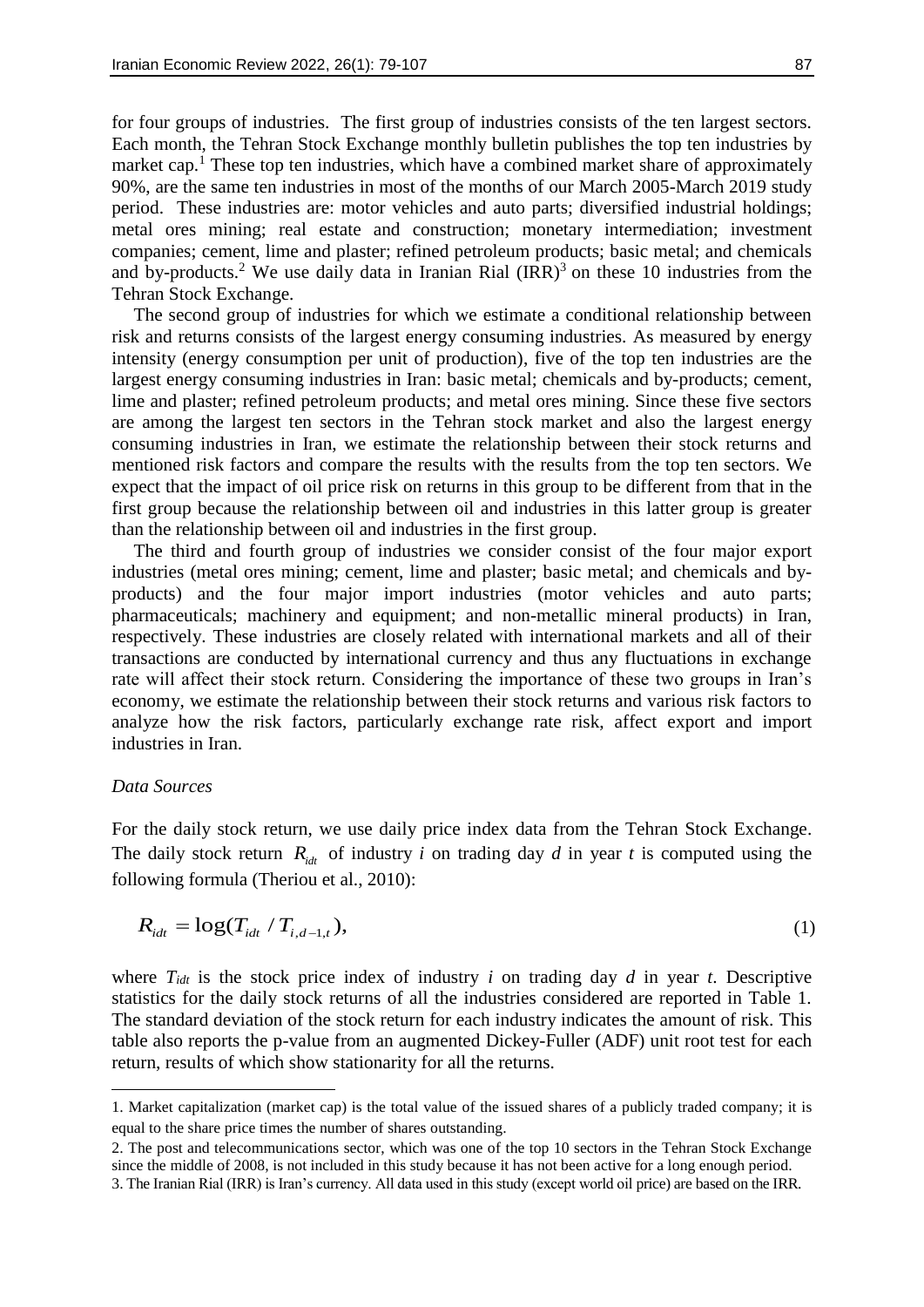As seen in Table 1, the stocks for the metal ores mining industry have the highest mean daily return and the stocks for non-metallic mineral products have the lowest mean daily return. The monetary intermediation industry has the highest standard deviation, and therefore the highest risk. This industry also has a negative mean daily return so, contrary to theory, there does not appear to be a positive relationship between risk and return for this industry. The total market return has a lower value of standard deviation, and therefore a lower risk, than the industry stock returns for any of the industries we analyze. This confirms one of the most important capital market principles: that of minimizing risk through the diversification of assets in a portfolio.

For market risk, the risk factor we use is the excess market return, which we calculate as the difference between the market return and risk-free rate. For the market return, we use the return of the Tehran Stock Exchange Dividend and Price Index (TEDPIX). Data on the TEDPIX is collected from the Tehran Stock Exchange. The risk-free rate is the interest rate of securities which do not have risk in the absence of inflation. There is no consensus measure of the risk-free rate of return. In most studies, the rate of return on bonds and the bank interest rate are used as proxies for the risk-free rate. In this study, we use data on the real one-year interest rate of Central Bank bonds in Iran as the risk-free rate. This data is from the Central Bank of the Islamic Republic of Iran (CBI).

For oil price risk, the risk factor we use is the oil return, which we calculate as the percent change in the oil world price. We use daily data on the Brent Spot Price FOB (in dollars per barrel) from the U.S. Energy Information Administration for the world oil price.

For exchange rate risk, the risk factor we use is the real exchange rate return, which we calculate as the percent change in the real exchange rate. For the nominal exchange rate, we use the average sale price in Rial of one American dollar in the Tehran free market from the Central Bank of the Islamic Republic of Iran (CBI). The real exchange rate is the nominal exchange rate times the monthly consumer price index (CPI) in US, and divided by the monthly Consumer Price Index (CPI) from the Central Bank of the Islamic Republic of Iran (CBI).

For gold price risk, the risk factor we use is the gold return, which we calculate as the percent change in the gold price. For the gold price, we use the average sale price (in thousand Rial) of one Iranian gold coin (in particular, the Bahar Azadi coin with the new design) in the Tehran free market. This data is from the Central Bank of the Islamic Republic of Iran (CBI).

For inflation risk, the risk factor we use is the inflation rate, which we calculate as the percentage change in the general price level of price. For the general price level, we use the monthly Consumer Price Index (CPI) from the Central Bank of the Islamic Republic of Iran (CBI).

As seen in Table 1, the returns of the stocks for some industries demonstrate skewness and those for all industries show high kurtosis. We therefore include skewness and kurtosis as additional risk factors in our analysis. Table 2 presents summary statistics of the risk factors used in this study.

#### *Methods*

We estimate the relationship between risk and return for four groups of industries in the Tehran Stock Exchange: the top ten industries by market cap, the five largest energy consumer industries, the four major export industries, and the four major import industries. Our estimation approach involves two steps, and combines the models introduced by Pettengill, Sundaram and Mathur (1995) and Basher and Sadorsky (2006).

In the first step, we estimate the coefficients  $\beta$  on the risk factors for each industry in each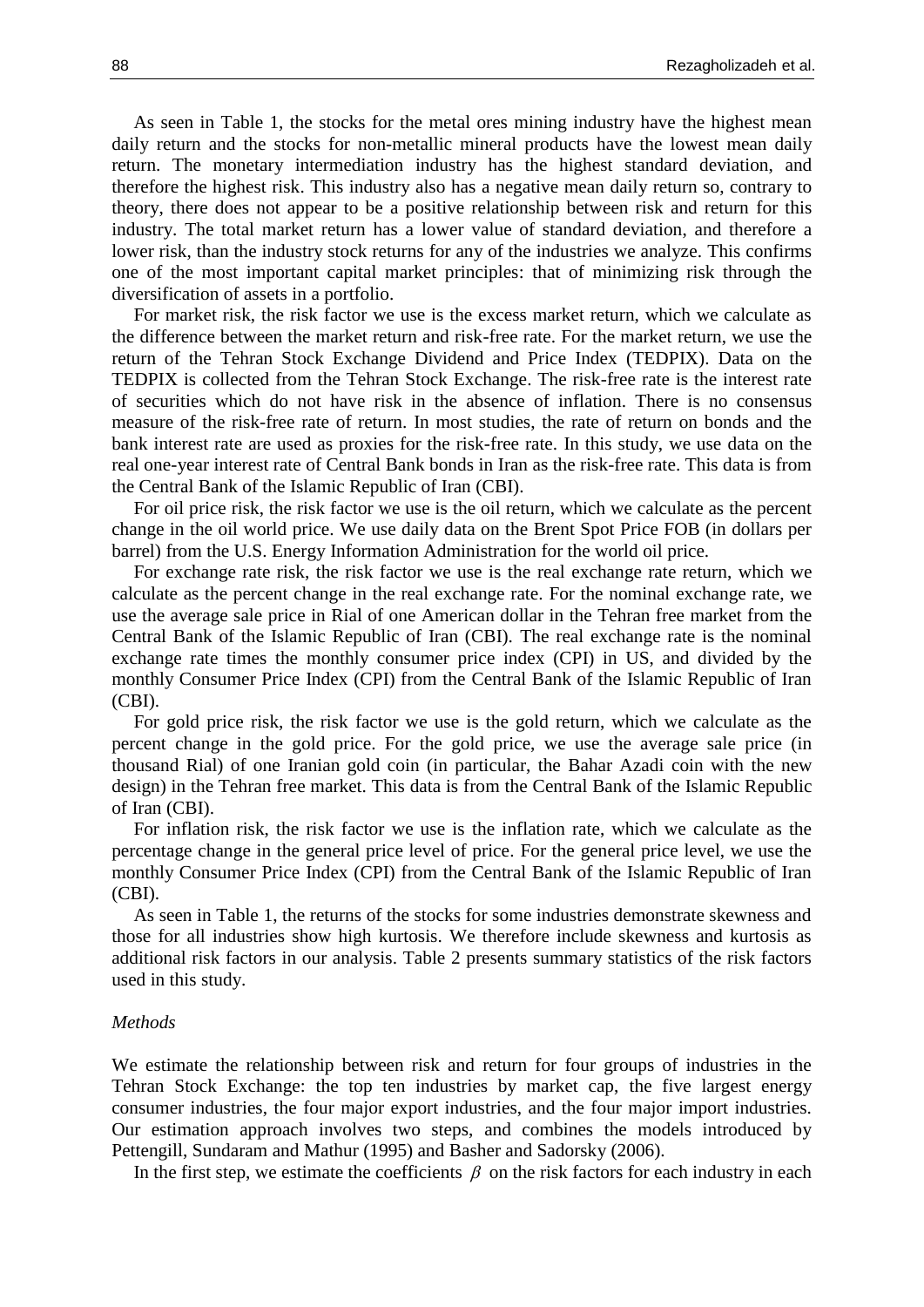year. In particular, for each industry and for each year, we use the daily data for that industry and year to estimate the following regression model:<br>  $R_{idt} = c + \beta_{it}^{Mkt} Mkt_{dt} + \beta_{it}^{Oil} Oil_{dt} + \beta_{it}^{Exch} Exch_{dt} + \beta_{it}^{G}G_{dt} + \beta_{it$ and year to estimate the following regression model:

$$
R_{idt} = c + \beta_{it}^{Mkt} Mkt_{dt} + \beta_{it}^{Oil} Oil_{dt} + \beta_{it}^{Exch} Exch_{dt} + \beta_{it}^{G}G_{dt} + \beta_{it}^{Inf} Inf_{dt} + \varepsilon_{idt} , \qquad (2)
$$

where  $R_{\text{int}}$  is the daily stock return of industry *i* on trading day *d* in year *t*, *c* is a constant, *Mkt<sub>dt</sub>* is the excess market return,  $Oil_{dt}$  is the oil price return,  $Exch_{dt}$  is the real exchange rate return,  $G_{dt}$  is the gold return,  $Inf_{dt}$  is the inflation rate, and  $\beta_{it}^{X}$  is the reaction of industry *i*'s stock return to risk factor *X* in year *t*.

We estimate a separate first-stage regression (2) for each industry *i* and each year *t* in order to estimate a set of all the risk factor betas - including the market beta  $\beta_{it}^{Mkt}$ , oil beta  $\beta_{it}^{oil}$ , exchange rate beta  $\beta_i^{Exch}$ , gold beta  $\beta_i^G$ , and inflation rate beta  $\beta_i^{Inf}$  - for each industry *i* and each year *t*. There are therefore 140 separate first-stage regressions (2) - one for each of the 10 industries in each of the 14 years of our data set – and 140 sets of risk factor betas. Each risk factor  $\beta_i^X$  measures the reaction of industry *i*'s stock return to risk factor *X* in year *t*. By estimating a separate first-stage regression (2) for each industry *i* and each year *t*, we allow the risk factor betas to vary by both industry and year. Table 3 reports the means and standard deviations by industry of the betas  $\beta_i^X$  estimated for each industry and year.

In the second step, we estimate the relationship between risk factors and stock returns in the Tehran Stock Exchange using random effects models applied to an annual industry-level panel data set consisting of the annual industry stock returns  $R_i$  and the risk factor betas  $\beta_i^x$ estimated from the first step for each industry *i* and each year *t*. In this step, eight different specifications of the unconditional and conditional relationship between risk and return are estimated. The unconditional model is given by:<br>  $R_{ii} = \gamma_0 + \gamma^{Mkt} \beta_{i,t-1}^{Mkt} + \gamma^{Oil} \beta_{i,t-1}^{Oil} + \gamma^{Exch} \beta_{i,t-1}^{Exch} + \gamma^G \beta_{i,t-1$ estimated. The unconditional model is given by:

$$
R_{it} = \gamma_0 + \gamma^{Mkt} \beta_{i,t-1}^{Mkt} + \gamma^{Oil} \beta_{i,t-1}^{Oil} + \gamma^{Exch} \beta_{i,t-1}^{Exch} + \gamma^G \beta_{i,t-1}^G + \gamma^{Inf} \beta_{i,t-1}^{Inf} + \mu_i + \varepsilon_{it} \quad , \quad (3)
$$

where  $R_{idt}$  is the annual stock return of industry *i* in year *t*; the risk factor betas  $\beta_{it}^X$  are the coefficients estimated from the first step for each industry in each year; and  $\mu_i$  is an industry random effect. Equation (3) is an unconditional relationship between return and risk factors.

Based on Pettengill, Sundaram and Mathur (1995) and Basher and Sadorsky (2006), the national model is given by:<br>  $R_{ii} = \gamma_0 + \gamma^{Mkt > 0} I \{Mkt_t > 0\} \beta_{i,t-1}^{Mkt} + \gamma^{Mkt < 0} I \{Mkt_t < 0\} \beta_{i,t-1}^{Mkt}$ <br>  $\beta_{ii}^{Mkt} = \beta_{ii}^{Mkt} \beta_{ii} \beta_{ii$ conditional model is given by:

$$
R_{it} = \gamma_0 + \gamma^{Mkt > 0} I \{Mkt_t > 0\} \beta_{i,t-1}^{Mkt} + \gamma^{Mkt < 0} I \{Mkt_t < 0\} \beta_{i,t-1}^{Mkt} + \gamma^{Oit > 0} I \{Oil_t > 0\} \beta_{i,t-1}^{Oit} + \gamma^{Oit < 0} I \{Oil_t < 0\} \beta_{i,t-1}^{Oit} + \gamma^{Exch > 0} I \{Exch_t > 0\} \beta_{i,t-1}^{Exch} + \gamma^{Exch < 0} I \{Exch_t < 0\} \beta_{i,t-1}^{Exch} + \gamma^{G > 0} I \{G_t > 0\} \beta_{i,t-1}^{G} + \gamma^{G < 0} I \{G_t < 0\} \beta_{i,t-1}^{G} + \gamma^{Inf > 0} I \{Inf_t > 0\} \beta_{i,t-1}^{Inf} + \gamma^{Inf < 0} I \{Inf_t < 0\} \beta_{i,t-1}^{Inf} + \mu_i + \varepsilon_{it} ,
$$
\n(4)

where  $I\{Mkt_t > 0\}$  is dummy variable which is equal to one if excess market returns are positive (up market) and  $I\{Mkt, < 0\}$  is dummy variable which is equal to one if excess market returns are negative (down market). The other dummy variables are similarly defined for each risk factor.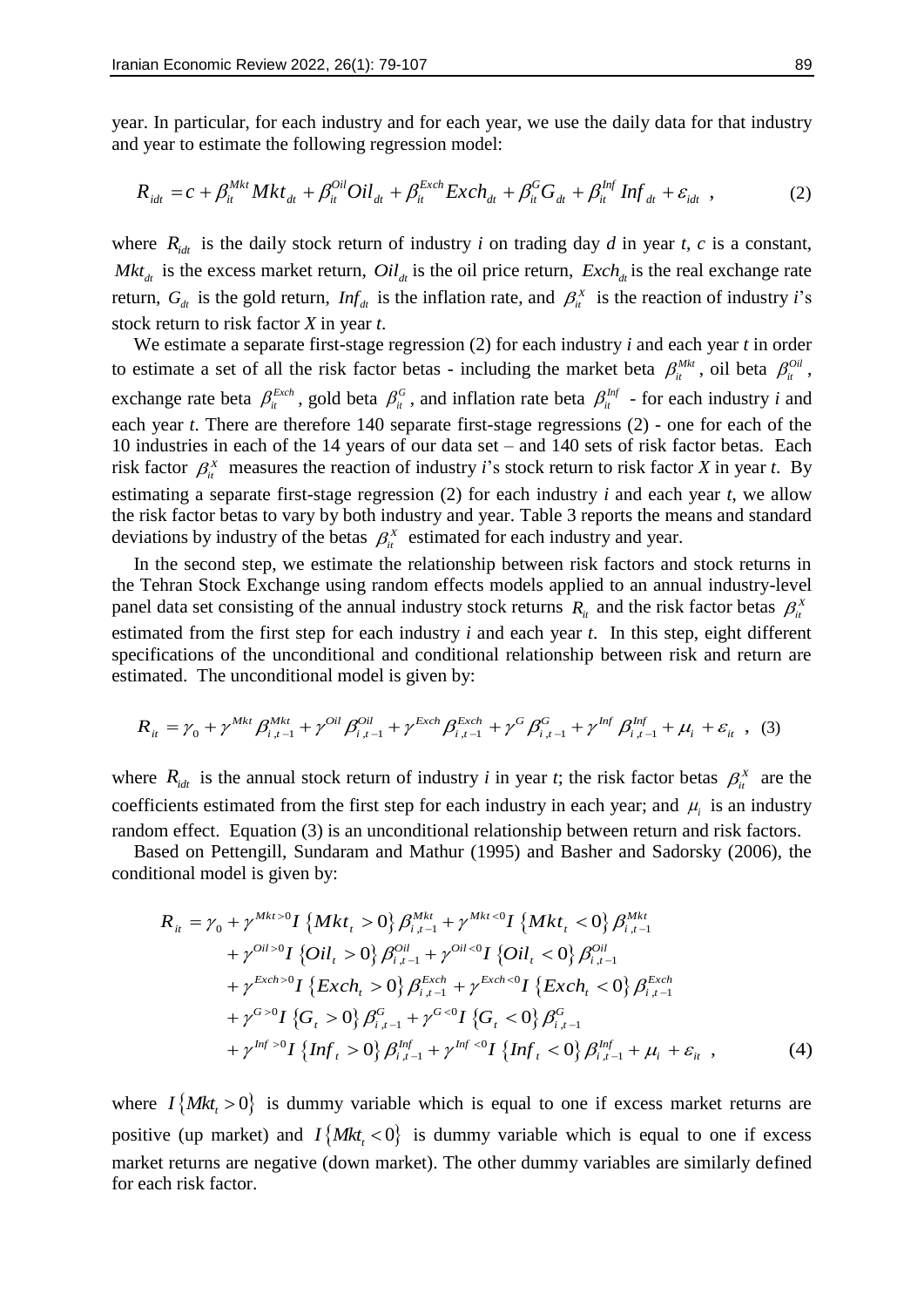The summary statistics in Table 1 show that the returns of most industries demonstrate skewness and the returns of all industries show high kurtosis. We therefore also estimate unconditional and conditional models which include skewness and kurtosis as additional factors.

We test for symmetry between the up and down stock markets by testing the null hypothesis that the coefficients for the up and down markets for a given risk factor *X* are the same, and therefore that there is a symmetric relationship between risk factor *X* and stock return in up and down markets:

$$
H_0: \gamma^{x>0} = \gamma^{x<0}
$$
  
\n
$$
H_1: \gamma^{x>0} \neq \gamma^{x<0}
$$
\n(5)

We estimate 4 unconditional models and 4 conditional models. Model 1 investigates the relationship between return and all systematic risk factors (market risk, oil price risk, exchange rate risk, gold price risk and inflation risk). Models 2 and 3 add skewness and kurtosis as additional risk factors, respectively, to Model 1. Model 4 evaluates the relationship between all risk factors and return. We estimate each of these 4 models for both the unconditional case and the conditional case. The results express the relationship between various risk factors and stock returns in the Tehran Stock Exchange.

For each model, we conduct a Hausman test to determine whether random effects or fixed effects are more appropriate. As seen in the results below, we find for each of our models that a random effects model is preferred since we do not reject the null hypothesis that the random effects and regressors are uncorrelated. Since we do not reject the null hypothesis that the random effects and regressors are uncorrelated, the random effects estimator is asymptotically efficient while the fixed effects estimator is not efficient (Hausman, 1978). We therefore use a random effects specification for all unconditional and conditional models.

# **Results**

# *Top Ten Industries*

Tables 4 and 5 show the results of these random effects regressions for the unconditional and conditional models, respectively, for the top ten industries by market cap in the Tehran Stock Exchange (group 1). The tables also present the results from a Hausman test, which show that a random effects model is appropriate since we do not reject the null hypothesis that the random effects and regressors are uncorrelated. We therefore use a random effects specification.

The results of unconditional models in Table 4 show a negative relationship between market risk and stock return that is inconsistent with the theory. It is therefore important to divide the sample period to up and down market periods to investigate the conditional riskreturn relationship.

According to the results of our conditional models in Table 5, the risk-return relationship is different in up and down markets. There is a positive risk-return relationship in the up market and a negative relationship in the down market, and both of them are statistically significant at a 5% level. The result of a positive risk-return relationship in the up Tehran stock market shows that markets with higher risk receive higher return compared to markets with lower risk. This result is consistent with the theory which displays a positive (or direct) tradeoff between market risk and return in the financial field.

On the other hand, the negative market risk and return relationship in the down market in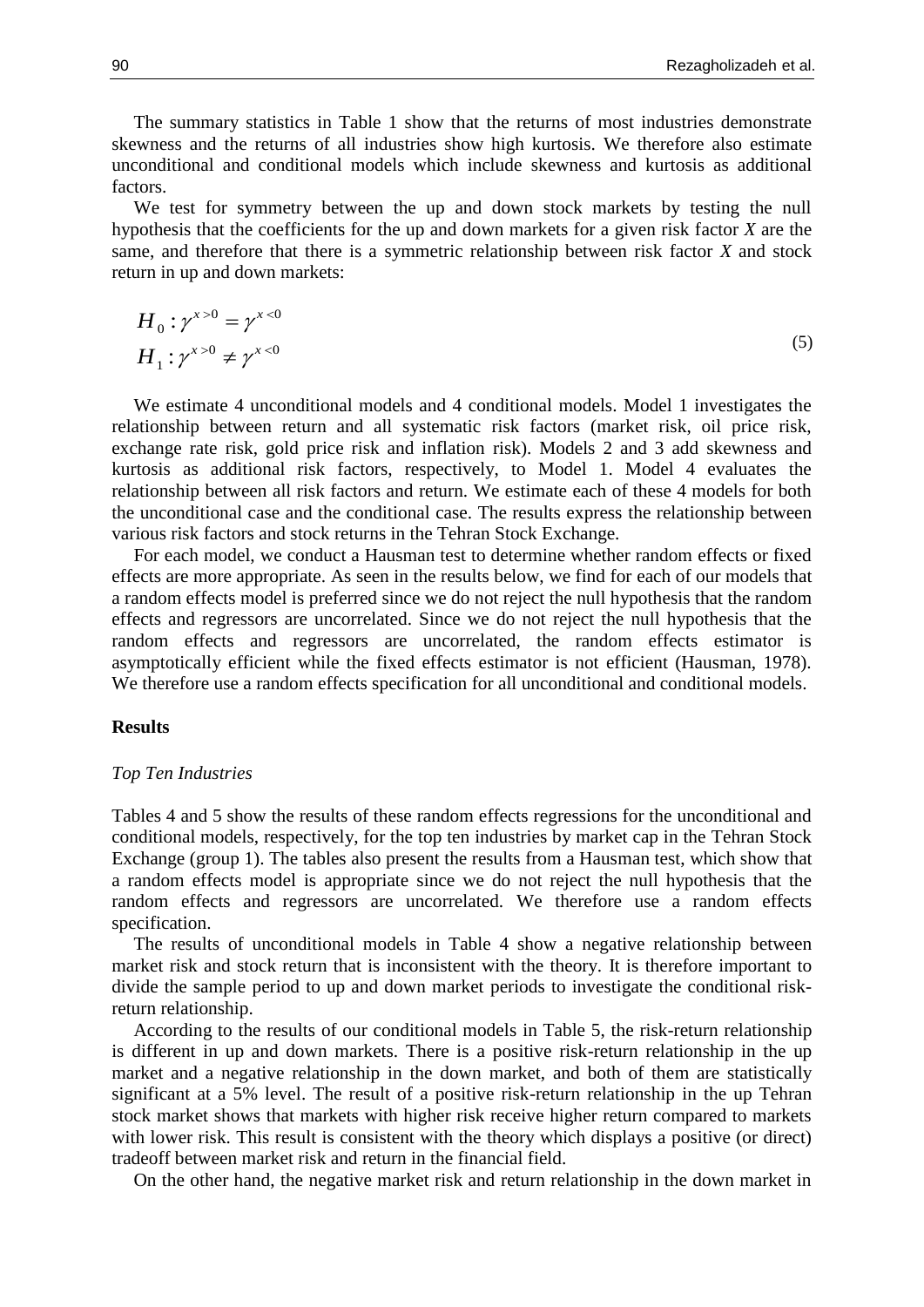is inconsistent with the theory and shows that markets with higher risk receive the lower return and that there will be more losses when markets are down. Pettengill, Sundaram and Mathur (1995), Isakov (1999), Fletcher (2000), Basher and Sadorsky (2006) and Tang and Shum (2003a,b) also find a positive relationship in the upmarket and a negative relationship in the down market.

Sinaee and Moradi (2010) find a positive relationship between market risk and returns in both the up and down markets during the period 2003 to 2005 and do not observe any difference between two up and down periods in the Tehran Stock Exchange in this period. The difference between our result and Sinaee and Moradi (2010)'s result can be due to the difference in the study periods. Sinaee and Moradi (2010)'s study analyzes the Tehran Stock Exchange over the years 2003 to 2005, during which the Tehran Stock Exchange was faced with a bubble. In contrast, in the first year of our study period, 2005, the value of the index was faced with a 21% reduction over the previous year and the bubble that had developed over the previous years in this market was destroyed.

The coefficient on oil price risk is positive in the unconditional models (Table 4) and for the up market in the conditional models (Table 5). This means that there is a positive relationship between oil price risk and stock returns in the up world oil market. Increasing oil prices in an up oil market increase the oil income in Iran (as an oil exporter country) and create an optimistic expectation. This condition leads to more demand for industry production. Higher demand leads to more income and benefit and higher stock price index and therefore increases the stock return. In Iran, the cost of energy consumption cost for domestic industries is determined by the government and therefore relatively unaffected by increases in the world oil price (Kheiravar and Lin Lawell, 2021). If a domestic industry exports its production to international markets, it benefits from a lower energy cost is relative to the energy cost for the same industries in other countries, which can improve its competitiveness and raise the return of its stock.

The oil price risk-return relationship in the down world oil market is significantly negative (Table 5). Iran's oil income in the down world oil market is decreasing, causing the industry's stock price index to decrease and thus the stock return to decline. Therefore we can conclude that the reaction of stock return to the oil price volatility depends on oil market condition (up or down) and the oil price risk factor is important in determining industries' stock return in the Tehran Stock Exchange in up and down world oil market.

The estimated coefficient on the exchange rate beta is positive in all unconditional models (Table 4). This coefficient also is positive in all conditional models in up markets and statistically significant at a 5% level (Table 5). But the results demonstrate a significant negative relationship between exchange rate and return in the down market (Table 5). An increase in the exchange rate can lead to more export and also improve the competition position of Iranian producers and thus can have a positive effect on stock returns. On the other hand, an increase in the exchange rate can also increase the costs to industries by increasing the costs of the inputs they import, thus decreasing their profit and stock return. Moreover, any increase in the dollar in Iran shifts some part of investors' money from the Tehran stock market to the dollar market, thus leading to a decrease in stock returns. According to our results, the positive effect of the exchange rate on stock returns outweighs its negative effect in the up market but the opposite is the case in the down market.

The results of almost all the unconditional models and conditional models in the up and down gold markets show a statistically significant negative relationship between the gold price risk and stock returns. Unanticipated fluctuations in the gold coin price, an important proxy of Iran's economic risk, imply high risk and economic instability in Iran. This decreases domestic and foreign investment in Iran and has a negative effect on the Iranian stock market. On the other hand, any volatility in the price of gold coin, which is a very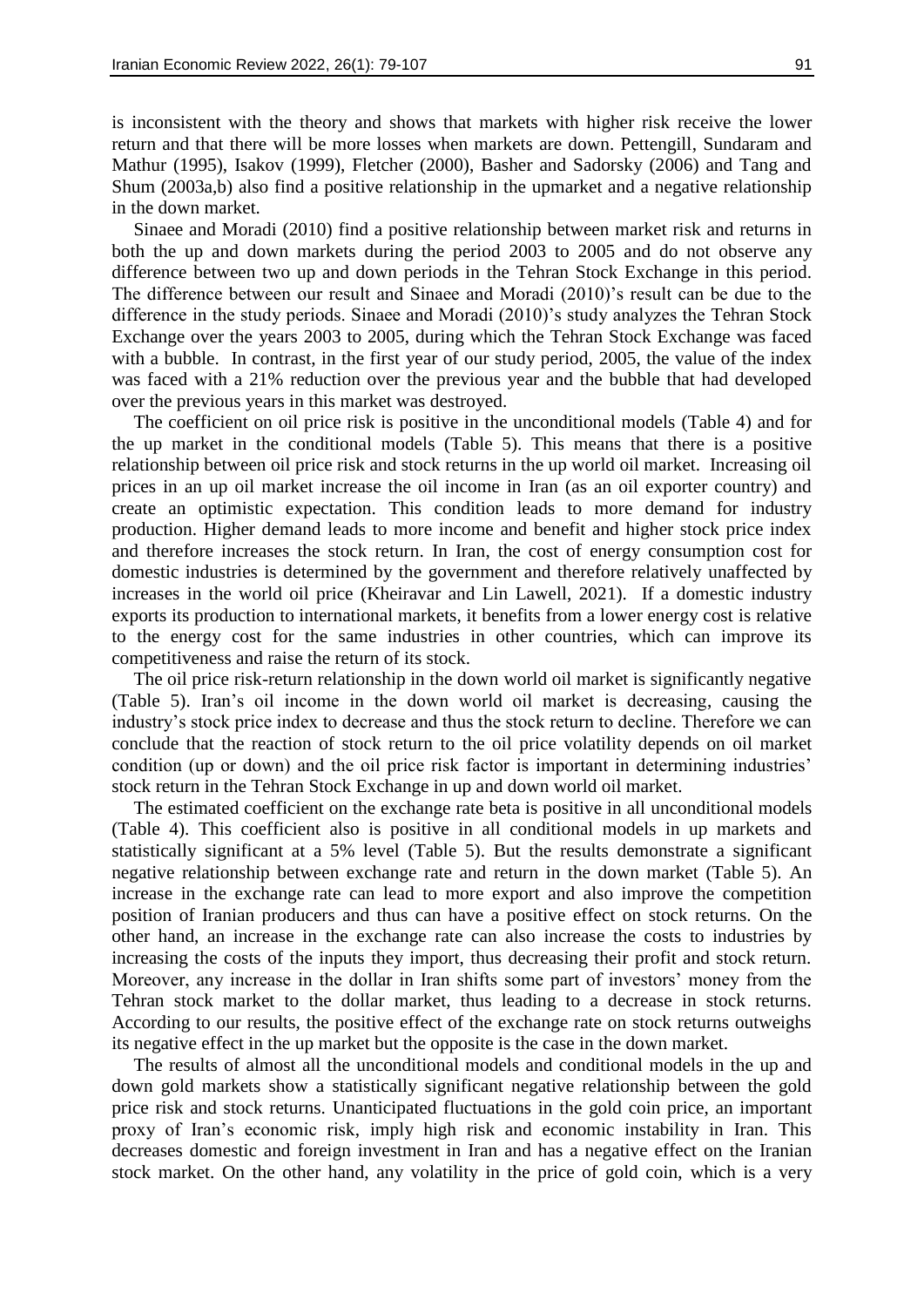important alternative asset for stock in the Iranian portfolio, can change the stock return in the Tehran stock market. When the gold coin price is increasing, many of Iran's investors turn to the gold coin market, thus decreasing the demand for stocks, diminishing the amount of stocks in their portfolio, decreasing the stock price index, and finally decreasing the stock return. According to our results, as a proxy of economic risk and a competitor for stock in Iran, the gold coin has a negative relationship with stock return in the Tehran stock return in both up and down gold market.

The estimated coefficient on the inflation rate beta is negative in all unconditional and conditional models, but not necessarily statistically significant at a 5% level. Higher inflation decreases savings and thus decreases investments - especially retail investment - in the stock exchange, causing a negative effect on the stock return. On the other hand, inflation increases the nominal value of stock and may cause some Iranian investors to shift their money to the Tehran stock market in the short term, increasing the stock return. But after a period of time the investors realize that the intrinsic value of the stock is decreasing due to inflation and so they decrease their demand for stock, leading to an eventual decrease in the stock return in the longer term.

The relationship between skewness and return is only statistically significant in the conditional models in the up market, where it is negative. Similarly, the kurtosis-return relationship is only significant in the up market, where it is positive. So there are conditional relationships between skewness and kurtosis with stock returns only in the up stock market. In contrast, the results of Sinaee and Moradi (2010), who analyze Iran's stock market during a different and shorter period of time during which Iran was experiencing a bubble, show that skewness had an important effect on returns but kurtosis did not have significant relationship with returns during their three-year study period (2003-2005).

Table 6 displays the results of tests for symmetry between coefficients in the up and down markets for the estimated coefficients for the conditional models for the top ten industries. The null hypothesis is that the coefficients are the same in up and down markets. According to the results, the null hypothesis that the coefficients in the respective up and down markets are the same is rejected for market risk, oil risk, exchange rate risk, gold risk, and inflation risk, which means that there are asymmetrical relationships between these risk factors and stock returns in up and down markets. Nevertheless, the null hypothesis that the coefficients in the respective up and down markets are the same is not rejected for skewness and kurtosis, which means that we cannot reject a symmetric relationship between these risk factors and stock returns in up and down markets.

## *Five Largest Energy Consuming Industries*

Tables 7 and 8 show the results of the random effects regression for all conditional and unconditional models for the five largest energy consuming industries in Iran that are active in the Tehran Stock Exchange. The tables also present the results from a Hausman test, which show that a random effects model is appropriate since we do not reject the null hypothesis that the random effects and regressors are uncorrelated. We therefore use a random effects specification.

As the results in Tables 7 and 8 for all conditional and unconditional models for the five largest energy consuming industries show, the signs of all the estimated coefficients for the top five energy consuming industries are the same as those for the top ten industries by market cap (Tables 4 and 5), but the magnitudes of some of the coefficients are different.

The Oil price risk coefficients for the top five energy-consuming industries are higher in the unconditional model (Table 7) and in the upmarket (Table 8) than for the top ten industries by market cap (Tables 4 and 5). In Iran, the government determines the cost of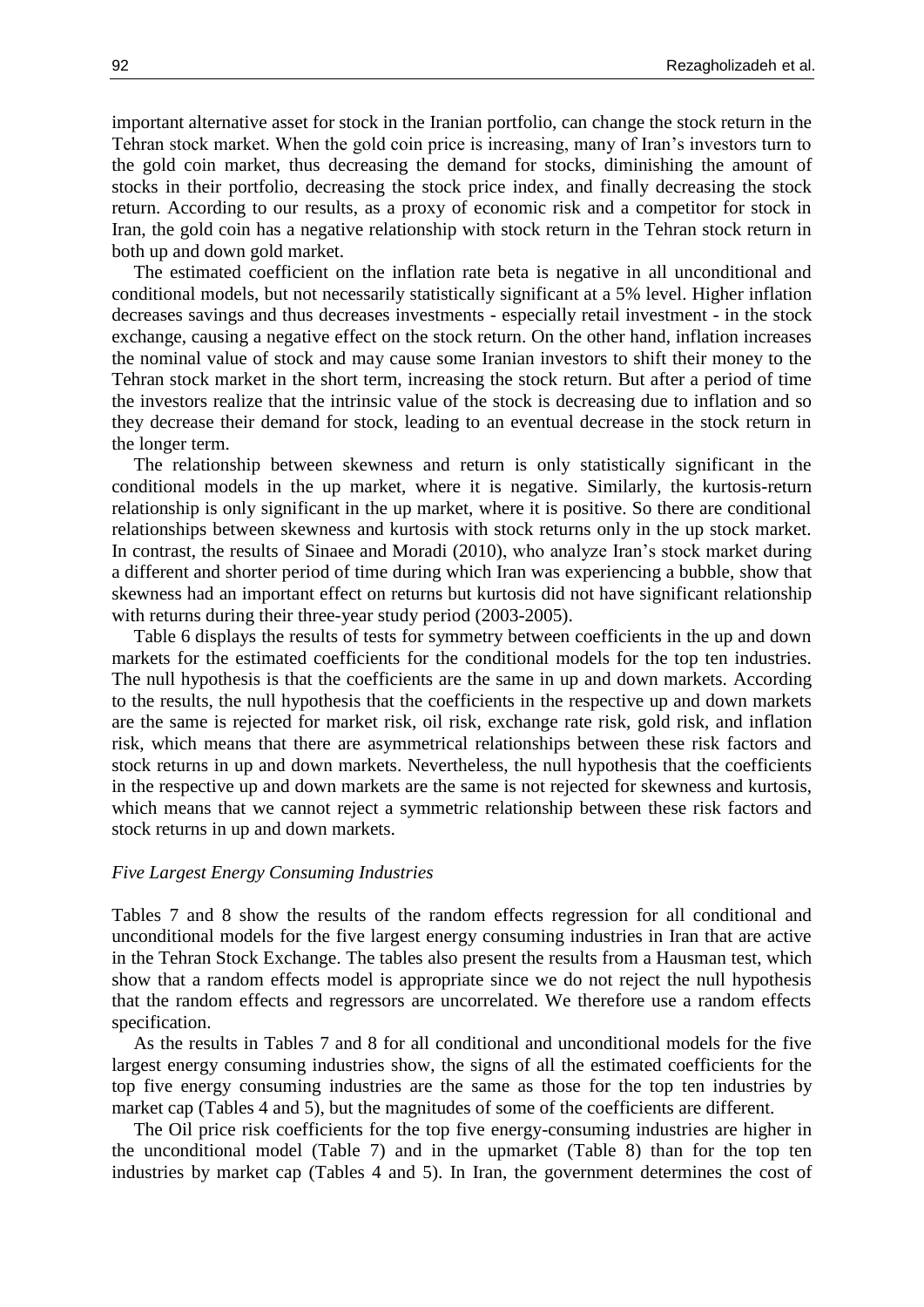energy consumption for domestic industries. This cost is approximately constant and unaffected by increases in the world oil price. If a domestic industry exports its production to international markets, it benefits from a lower energy cost is relative to the energy cost for the same industries in other countries, which can improve its competitiveness and raise the return of its stock.

## *Major Export Industries and Import Industries*

Tables 9 and 10 show the results of the random effects regressions for the unconditional and conditional models, respectively, for the 4 major export industries in Iran. The tables also present the results from a Hausman test, which show that a random effects model is appropriate since we do not reject the null hypothesis that the random effects and regressors are uncorrelated. We therefore use a random effects specification.

As the results of Table 10 show, the relationship between the stock returns of the export industries and the exchange rate beta is significant and positive in the up exchange rate market, and negative by not necessarily significant at a 5% level in the down market. An increase in the exchange rate leads to more export and also improves the competition position of domestic producers and thus has a positive effect on the stock returns.

Tables 11 and 12 show the respective results for the 4 major import industries in Iran. The tables also present the results from a Hausman test, which show that a random effects model is appropriate since we do not reject the null hypothesis that the random effects and regressors are uncorrelated. Since we do not reject the null hypothesis that the random effects and regressors are uncorrelated, the random effects estimator is asymptotically efficient while the fixed effects estimator is not efficient (Hausman, 1978). We therefore use a random effects specification.

According to Table 12, the relationship between the stock returns of import industries and the exchange rate beta is significant and negative in the up exchange rate market, and significant and positive in the down market. An increase in the exchange rate leads to more expensive imports for domestic industries and increases their production costs. This has a negative effect on industries' profit and dividends and thus decreases their stock returns.

As the results of Tables 9-12 show, the signs of other estimated coefficients for the export and import industries are the same as they are for the top ten industries in Tables 4 and 5.

# **Conclusion**

This paper analyzes the conditional relationship between risk and return in Iran by estimating the relationship between various sources of risk - market risk, oil price risk, exchange rate risk, gold price risk, inflation risk, skewness, and kurtosis - and the stock return in the Tehran Stock Exchange over the period March 2005 to March 2019. The methodology used in this paper is a multi-factor model that allows the impact of the risk factors to have asymmetric effects depending on whether returns for the respective risk factor are increasing or decreasing. We analyze the risk-return relationship for four groups of industries: the top ten industries by market cap, the five largest energy consuming industries, the four major export industries, and the four major import industries.

We estimate both multi-factor unconditional models and multi-factor conditional models that allow the impact of the risk factors to have asymmetric effects on stock return depending on whether returns for the respective risk factor are increasing or decreasing. Our paper improves upon previous studies of Iran's stock market by examining a wider variety of risk factors over a different and longer time period by using a two-step multifactor conditional model introduced by Pettengill, Sundaram and Mathur (1995).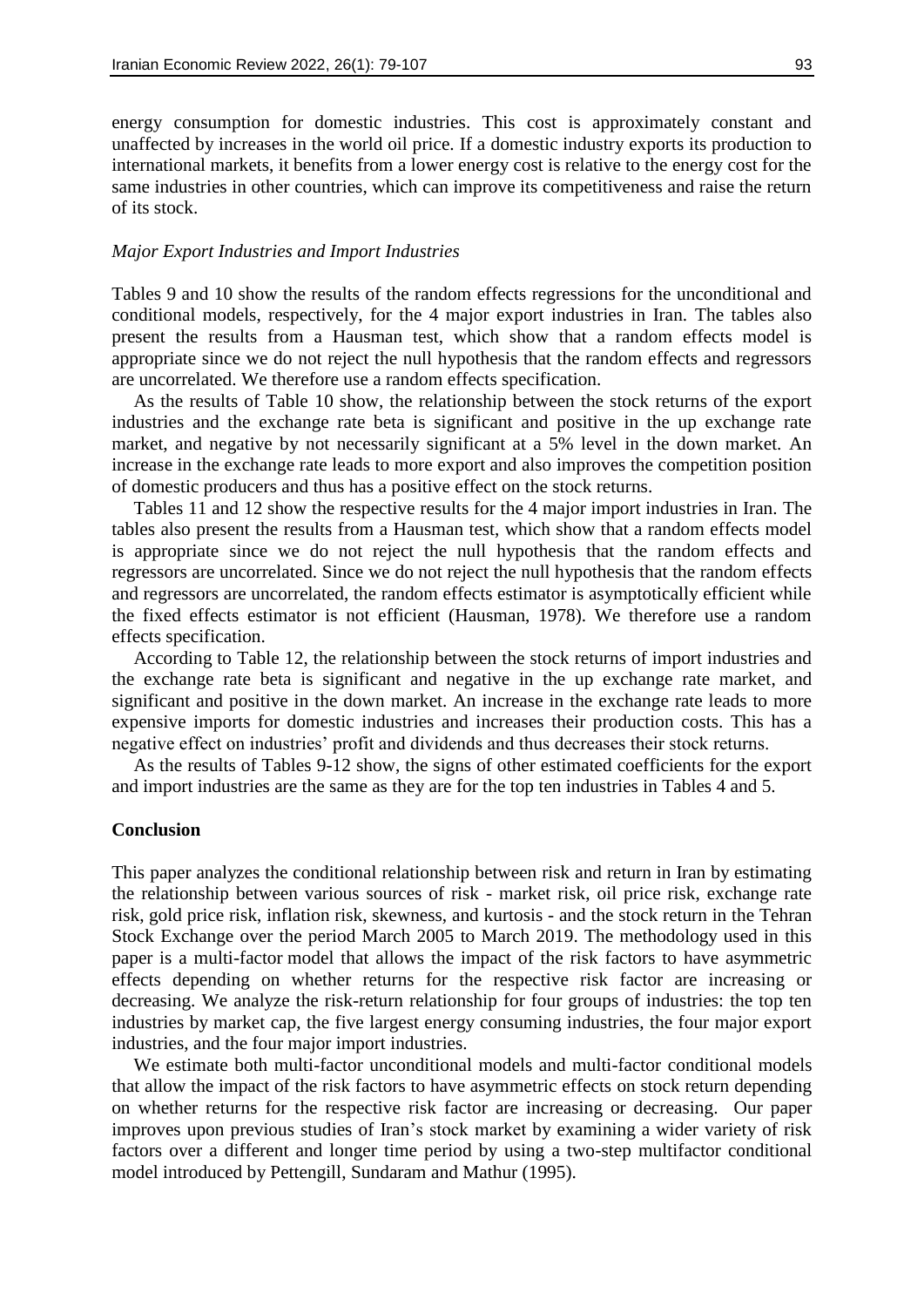In general, the results for the top ten industries show that most of risk factors have a significant conditional relationship with stock returns. Market risk has a significant positive relationship with stock returns in upmarket and a significant negative relationship in down market. Pettengill, Sundaram and Mathur (1995), Isakov (1999), Fletcher (2000), Basher and Sadorsky (2006) and Tang and Shum (2003a, b) also find a positive relationship between market risk and stock return in the up market and a negative relationship in the down market.

Oil price risk and exchange rate risk have a significant positive relationship with stock returns in their up markets and a significant negative relationship in their down markets. The relationship between gold price risk and stock returns is significant and negative in both up and down gold markets. The inflation risk factor has a negative relationship with return in both up and down markets, but the relationship is only significant in a few models. Skewness and kurtosis have significant effects on stock return only in the up stock market. Our results constitute strong evidence that risk factors are important in determining industries' stock return in Tehran's stock exchange.

The results for the top five energy consuming industries have estimated coefficients that are the same sign as for the top ten industries, but the magnitudes of some coefficients are different. The most important discrepancy which is noticeable between the top five energy consuming industries and the top ten industries is the relationship between oil price risk and returns. The oil price risk coefficients for the top five energy-consuming industries are higher than for the top ten industries by market cap. In Iran, the cost of energy consumption cost for domestic industries is determined by the government. This cost is approximately constant and relatively unaffected by increases in the world oil price (Kheiravar and Lin Lawell, 2021). If a domestic industry exports its production to international markets, it benefits from a lower energy cost is relative to the energy cost for the same industries in other countries, which can improve its competitiveness and raise the return of its stock.

The results for the four major export industries have estimated coefficients that are the same sign as for the top ten industries, but the magnitudes of some coefficients are different. The most noticeable discrepancy between the four major export industries and the top ten industries is the relationship between exchange rate risk and returns. The relationship between the stock returns of the export industries and the exchange rate beta is significantly positive in the up exchange rate market, but is insignificant in the down market. An increase in the exchange rate leads to more export and also improves the competition position of domestic producers and thus has a positive effect on the stock returns.

For the four major import industries, the signs of all the estimated coefficients are same as they were for the other groups of industries, except for the sign on exchange rate risk. The relationship between the stock returns of import industries and the exchange rate beta is significantly negative in the up exchange rate market and significantly positive in the down market; which is the opposite of what we found with the other industry groups. An increase in the exchange rate leads to more expensive imports for domestic industries and increases their production costs. This has a negative effect on industries' profit and dividends and thus decreases their stock returns.

Splitting the sample into up markets and down markets yields significant conditional relationships between return and the betas for the risk resources. According to the results of tests for symmetry between coefficients in the up and down markets, the null hypothesis that the coefficients in the respective up and down markets are the same is rejected for market risk, oil risk, exchange rate risk, gold risk, and inflation risk, which means that there are asymmetrical relationships between these risk factors and stock returns in up and down markets. These finding are consistent with the results of most papers that investigate the conditional relationship between risk and return.

Based on our findings that many sources of risk can affect stock returns, policy-makers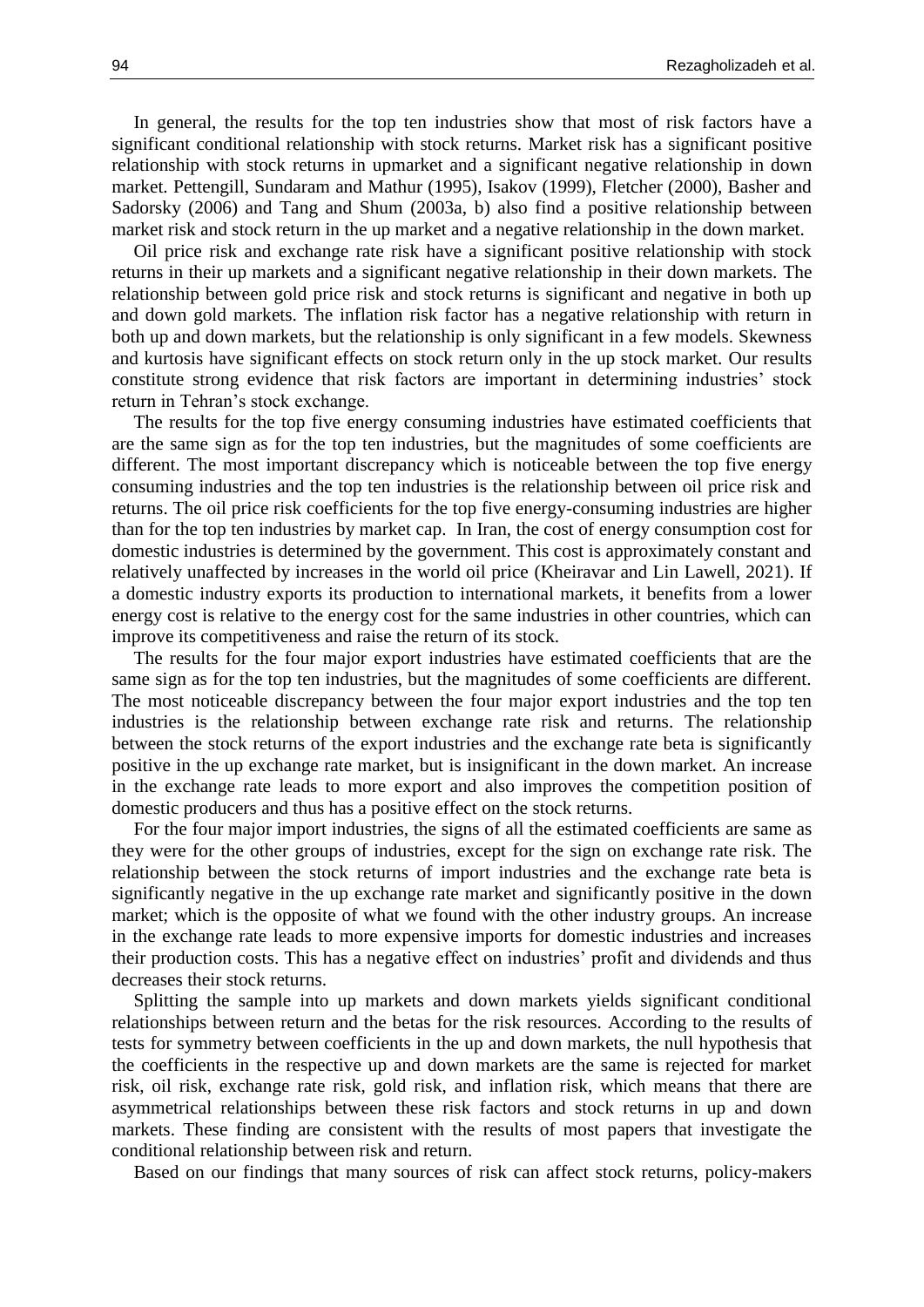and financial experts should pay attention to the relationship between risk factors and stock returns in up and down markets. The conditional effect of risk factors on the stock return should be evaluated using multi-factor conditional models such as the one we use in this paper to estimate the relationship between risk and return. This can lead to more investor confidence in Iran and possibly greater economic growth. If investors are assured about the long-term performance of the stock exchange and the amount of risk is consistent with their expectations, investment in the stock exchange will increase, which may lead to economic development and economic growth in emerging economies (Demirgüç-Kunt and Levine, 1996; Carp, 2012).<sup>1</sup>

Our work suggests several possible areas of future research, including adding more industries to the analysis and adding more macroeconomic variables as risk factors in the models. We also hope in future work to develop and estimate dynamic international multifactor conditional models that allow the volatility process to follow GARCH dynamics and that allow for Markov switching between up and down markets, building on the work of Ng (2004) and Jahan-Parvar and Mohammadi (2013).

## **References**

1

- [1] Abbasi, E., Kaviani, M., & Farbod, E. (2017). Testing the Traditional CAPM and MCAPM on Tehran Stock Exchange. *Journal of Applied Research on Industrial Engineering*, *4*(2), 148-157.
- [2] Aghaei, M., & Lin Lawell, C. -Y. C. (2021). Energy, Economic Growth, Inequality, and Poverty in Iran. *Singapore Economic Review,* Retrieved from
	- https://clinlawell.dyson.cornell.edu/Iran\_energy\_growth\_poverty\_inequality\_paper.pdf
- [3] Alqisie, A., & Alqurran, T. (2016). Validity of Capital Assets Pricing Model (CAPM): Empirical Evidences from Amman Stock Exchange. *Journal of Management Research*, *8*(1), 207-223.
- [4] Alshomaly, I., & Masa'deh, R. (2018). The Capital Assets Pricing Model & Arbitrage Pricing Theory: Properties and Applications in Jordan. *Modern Applied Science*, *12*(11), 330-337.
- [5] Basher, S. A., Haug, A. A., & Sadorsky, P. (2012). Oil Prices, Exchange Rates and Emerging Stock Markets. *Energy Economics*, *34*(1), 227-240.
- [6] Basher, S. A., & Sadorsky, P. (2006). Oil Price Risk and Emerging Stock Markets. *Global Finance Journal*, *17*, 224-251.
- [7] Bazoobandi, S. (2020). Iran's Stock Market: Growth in the Midst of a Recession? Retrieved from https://www.atlanticcouncil.org/blogs/new-atlanticist/irans-stock-market-growth-in-themidst-of-a-recession/
- [8] Black, F. (1972). Capital Market Equilibrium with Restricted Borrowing. *Journal of Business*, *45*, 445-455.
- [9] Black, F., Jensen, M. C., & Scholes, M. (1972). The Capital Asset Pricing Model: Some Empirical Tests. In M. C. Jensen (Ed.), *Studies in the Theory of Capital Markets*. New York: Praeger.
- [10] Boyer, M. M., & Filion, D. (2007). Common and Fundamental Factors in Stock Returns of Canadian Oil and Gas Companies. *Energy Economics*, *29*, 428-453.
- [11] Campbell, J. Y., Lo, A., & MacKinlay, A. C. (1997). *The Econometrics of Financial Markets*. Princeton, NJ: Princeton University Press.
- [12] Carp, L. (2012). Can Stock Market Development Boost Economic Growth?: Empirical Evidence from Emerging Markets in Central and Eastern Europe. *Procedia Economics and Finance*, *3*, 438-444.
- [13] Chan, K. C., Chen, N., & Hsieh, D. A. (1983). An Explanatory Investigation of the Firm Size Effect. *Journal of Financial Econometrics*, *14*, 451-471.

<sup>1.</sup> Growth in the stock exchange does not necessarily lead to economic growth, however, especially in Iran. Iran's slow economic growth may be due in part to sanctions and government monetary policy (Bazoobandi, 2020). Salehi, Karimzadeh and Paydarmanesh (2017) examine the impact of Iran Central Bank sanction on Tehran Stock Exchange, and find that despite, or perhaps possibly because of, economic sanctions imposed by other countries, the Tehran Stock Exchange has been growing.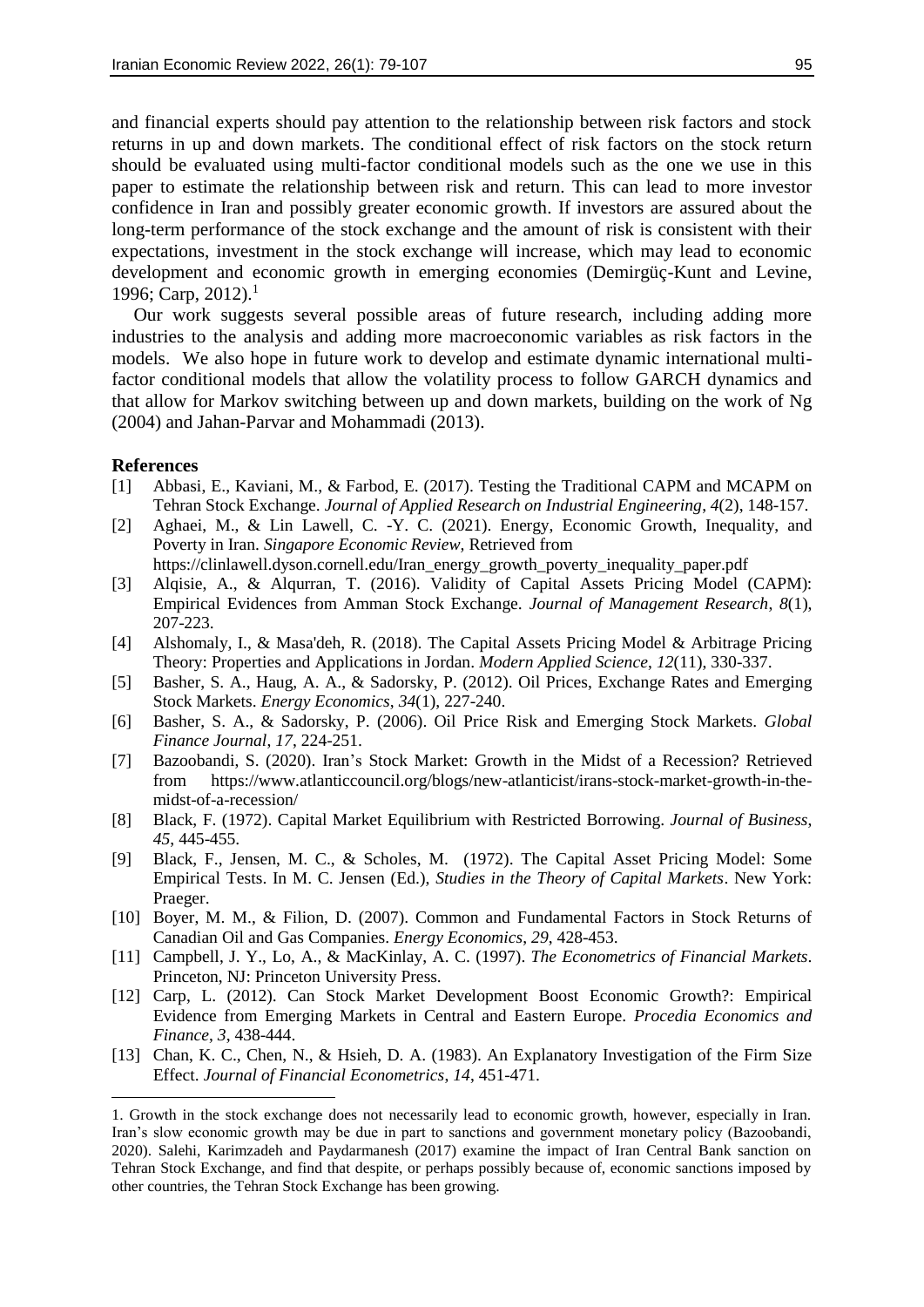- [14] Chen, N. -F., Roll, R., & Ross, S. A. (1986). Economic Forces and the Stock Market. *Journal of Business*, *59*(3), 383-403.
- [15] Chiang, T. C., & Zhang, Y. (2018). An Empirical Investigation of Risk-return Relations in Chinese Equity Markets: Evidence from Aggregate and Sectoral Data. *International Journal of Financial Studies*, *6*(35), 1-22.
- [16] Corderi, D., & Lin, C. -Y. C. (2011). Measuring the Social Rate of Return to R & D in Coal, Petroleum and Nuclear Manufacturing: A Study of the OECD Countries. *Energy Policy*, *39*(5), 2780-2785.
- [17] Davis, L. W., & Hausman, C. (2020). Are Energy Executives Rewarded for Luck? *Energy Journal*, Retrieved from https://www.iaee.org/en/publications/download-instant.aspx?id=3582
- [18] Demirgüç-Kunt, A., & Levine, R. (1996). Stock Markets, Corporate Finance, and Economic Growth: An Overview. *World Bank Economic Review*, *10*(2), 223-239.
- [19] El-Sharif, I., Brown, D., Burton, B., Nixon, B., & Russell, A. (2005). Evidence on the Nature and Extent of the Relationship between Oil Prices and Equity Values in the UK. *Energy Economics*, *27*, 819-830.
- [20] Elshqirat, M. (2019). An Empirical Examination of the Arbitrage Pricing Theory: Evidence from Jordan. *Journal of Studies in Social Sciences*, *18*(2), 46-67.
- [21] Fama, E., & French, K. (1992). The Cross-section of Expected Stock Returns. *Journal of Finance*, *47*, 427-465.
- [22] Fama, E., & MacBeth, J. D. (1973). Risk, Return and Equilibrium: Empirical Tests. *Journal of Political Economy*, *71*, 607-636.
- [23] Fletcher, J. (2000). On the Conditional Relationship between Beta and Return in International Stock Returns. *International Review of Financial Analysis*, *9*, 235-245.
- [24] Goriaev, A. (2004). Risk Factors in the Russian Stock Market. Retrieved from https://pages.nes.ru/agoriaev/Goriaev%20risk%20factors.pdf
- [25] Hammoudeh, S., & Aleisa, E. (2004). Dynamic Relationships among GCC Stock Markets and NYMEX Oil Futures. *Contemporary Economic Policy*, *22*, 250-269.
- [26] Hammoudeh, S., Dibooglu, S., & Aleisa, E. (2004). Relationships among US Oil Prices and Oil Industry Equity Indices. *International Review of Economics and Finance*, *13*, 427-453.
- [27] Hammoudeh, S., & Huimin, L. (2005). Oil Sensitivity and Systematic Risk in Oil-sensitive Stock Indices. *Journal of Economics and Business*, *57*, 1-21.
- [28] Hausman, J. A. (1978). Specification Tests in Econometrics. *Econometrica*, *46*, 1251-1271.
- [29] Henriques, I., & Sadorsky, P. (2008). Oil Prices and the Stock Prices of Alternative Energy Companies. *Energy Economics*, *30*, 998-1010.
- [30] Hodoshima, J., Garza-Gómez, X., & Kunimura, M. (2000). Cross-sectional Regression Analysis of Return and Beta in Japan. *Journal of Economics and Business*, *52*(6), 515-533.
- [31] Huang, B. N., Hwang, M. J., & Peng, H. P. (2005). The Asymmetry of the Impact of Oil Price Shocks on Economic Activities: An Application of the Multivariate Threshold Model. *Energy Economics*, *27*, 455-476.
- [32] Hussain, N., & Khan, A. Q. (2014). An Analysis of the Stock Return and Exchange Rate Variation on Market Return of Pharmaceutical Industry in Pakistan. *World Applied Sciences Journal, 31*(6), 1180-1187.
- [33] Iran Offers Incentives to Draw Investors. (2010). Press TV, Retrieved from https://www.memrieconomicblog.org/bin/content.cgi?news=3465
- [34] Iranian stock market in fast recovery. (2010). The National, Retrieved from https://www.thenational.ae/business/markets/iranian-stock-market-in-fast-recovery-1.500536
- [35] Isakov, D. (1999). Is Beta Still Alive?: Conclusive Evidence from the Swiss Stock Market. *European Journal of Finance*, *5*, 202-212.
- [36] Izedonmi, P. F., & Abdullahi, I. B. (2011). The Effects of Macroeconomic Factors on the Nigerian Stock Returns: A Sectoral Approach. *Global Journal of Management and Business Research*, *11*(7), 1-20.
- [37] Jahan-Parvar, M., & Mohammadi, H. (2013). Risk and Return in the Tehran Stock Exchange. *Quarterly Review of Economics and Finance*, *53*(3), 238-256.
- [38] Jorgenson, D. W. (1998). *Growth, 2: Energy, the Environment, and Economic Growth*. Cambridge, MA: MIT Press.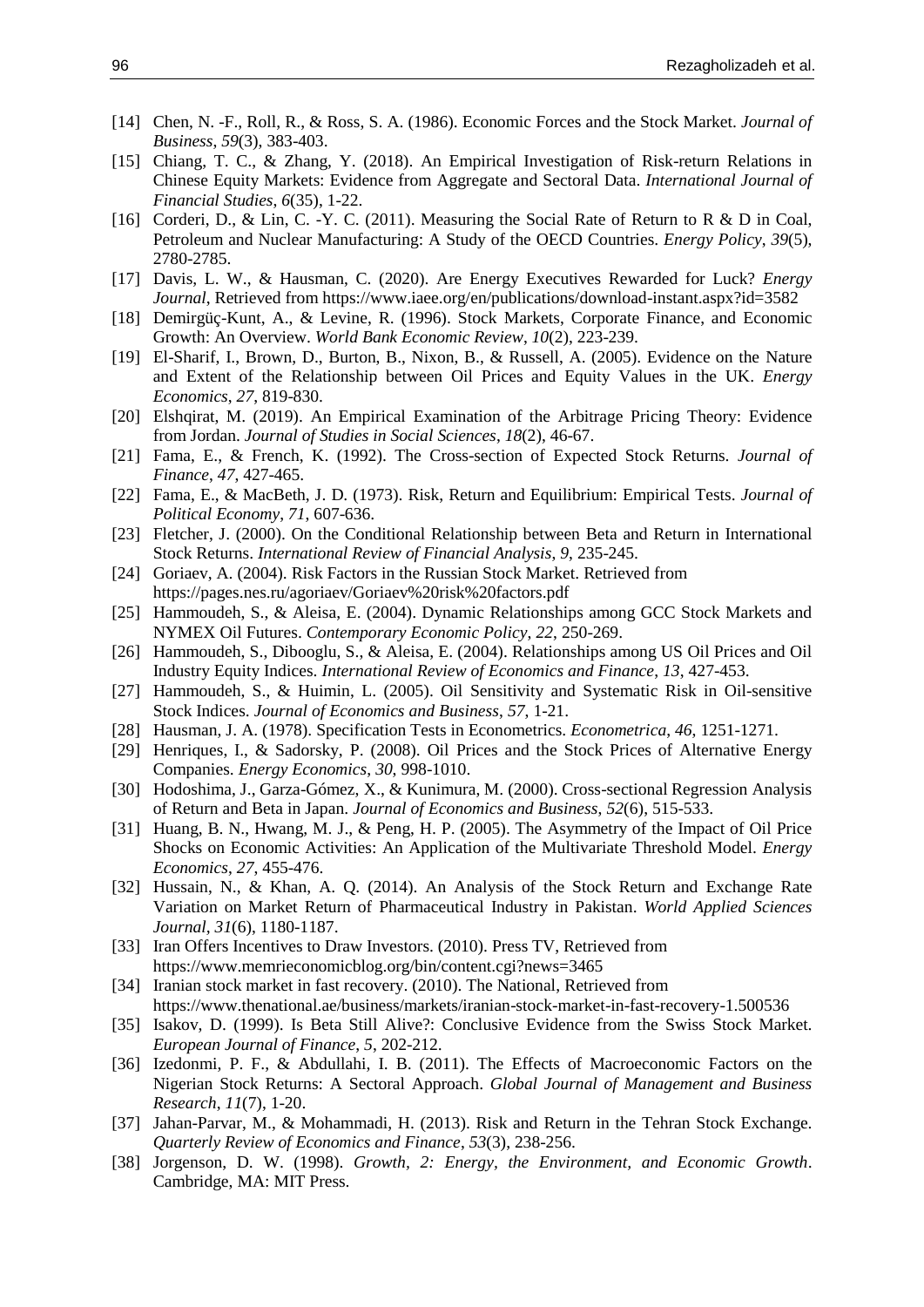- [39] Jorgenson, D. W. (2018). The World KLEMS Initiative: Measuring Productivity at the Industry Level (663-698). In E. Grifell-Tatje, C. A. Knox Lovell, and R. C. Sickles (Eds.), *The Oxford Handbook of Productivity Analysis.* Oxford: Oxford University Press.
- [40] Kerestes, V. H., Corderi Novoa, D., & Lin Lawell, C. -Y. C. (2021). The Rate of Return to Research and Development in Energy. Retrieved from https://clinlawell.dyson.cornell.edu/KLEMS\_paper.pdf
- [41] Kheiravar, K. H., & Lin Lawell, C. -Y. C. (2021). The Effects of Fuel Subsidies on Air Quality: Evidence from the Iranian Subsidy Reform. Retrieved from http://clinlawell.dyson.cornell.edu/energy\_subsidies\_air\_quality\_paper.pdf
- [42] Kheiravar, K. H., Lin Lawell, C. -Y. C., & Jaffe, A. M. (2021). The World Oil Market and OPEC: A Structural Econometric Model. Retrieved from http://clinlawell.dyson.cornell.edu/world\_petroleum\_mkt\_dynamic\_game\_paper.pdf
- [43] Kim, H. -B., & Sohel Azad, A. S. M. (2020). Low-frequency Volatility and Macroeconomic Dynamics: Conventional versus Islamic Stock Markets. *Singapore Economic Review*, Retrieved from https://www.worldscientific.com/doi/abs/10.1142/S0217590819420049
- [44] Kraus, A., & Litzenberger, R. H. (1976). Skewness Preference and the Valuation of Risk Assets. *Journal of Finance*, *31*(4), 1085-1100.
- [45] Lintner, J. (1965). The Valuation of Risky Assets and the Selection of Risky Investments in Stock Portfolios and Capital Budget. *Review of Economics and Statistics*, *47*, 13-37.
- [46] Lynn, M. (2014). Are you Brave Enough to Invest in Iran? *MarketWatch*, Retrieved from https://www.marketwatch.com/story/are-you-brave-enough-to-invest-in-iran-2014-03-26
- [47] Markowitz, H. (1952). Portfolio Selection. *Journal of Finance*, *7*(1), 77-91.
- [48] Mehrara, M., Falahati, Z., & Zahiri, N. H. (2014). The Relationship between Systematic Risk and Stock Returns in Tehran Stock Exchange using the Capital Asset Pricing Model (CAPM). *International Letters of Social and Humanistic Sciences*, *21*, 26-35.
- [49] Mili, M. (2019). The Impact of Tradeoff between Risk and Return on Mean Reversion in Sovereign CDS Markets. *Research in International Business and Finance*, *48*, 187-200.
- [50] Mossin, J. (1966). Equilibrium in a Capital Asset Market. *Econometrica*, *34*(4), 768-783.
- [51] Ng, D. T. (2004). The International CAPM when Expected Returns are Time-varying. *Journal of International Money and Finance*, *23*, 189-230.
- [52] Pamane, K., & Vikpossi, A. E. (2014). An Analysis of the Relationship between Risk and Expected Return in the BRVM Stock Exchange: Test of the CAPM. *Research in World Economy, 5*(1), Retrieved from https://ideas.repec.org/a/jfr/rwe111/v5y2014i1p13-28.html
- [53] Papapetrou, E. (2001). Oil Price Shocks, Stock Market, Economic Activity and Employment in Greece. *Energy Economics*, *23*, 511-532.
- [54] Park, J., & Ratti, R. A. (2008). Oil Price Shocks and Stock Markets in the US and 13 European Countries. *Energy Economics*, *30*, 2587-2608.
- [55] Pettengill, G., Sundaram, S., & Mathur, I. (1995). The Conditional Relation between Beta and Return. *Journal of Financial and Quantitative Analysis*, *30*, 101-116.
- [56] Pravin, C., & Dhananjay, P. (2019). An Empirical Test of CAPM with Referance to S & P BSE Sensex Index. *Research Review International Journal of Multidisciplinary*, *4*(2), 52-58.
- [57] Refai, H. A. (2009). Empirical Test of the Relationship between Risk and Returns in Jordan Capital Market. Retrieved from https://papers.ssrn.com/sol3/Delivery.cfm/SSRN\_ID1491406\_code381278.pdf?abstractid=1443 367&mirid=1
- [58] Ross, S. (1976). The Arbitrage Theory of Capital Asset Pricing. *Journal of Economic Theory*, *13*, 341-360.
- [59] Sabetfar, P., Cheng, F. F., Mohamad, S., & Amin Noordin, B. A. (2011). Test of Arbitrage Pricing Theory on the Tehran Stock Exchange: The Case of a Shariah-compliant Close Economy. *International Journal of Economics and Finance*, *3*(3), 109-118.
- [60] Sadorsky, P. (2001). Risk Factors in Stock Returns of Canadian Oil and Gas Companies. *Energy Economics*, *23*(1), 17-28.
- [61] Salehi, M., Karimzadeh, M., & Paydarmanesh, N. (2017). The Impact of Iran Central Bank's Sanction on Tehran Stock Exchange. *International Journal of Law and Management*, *59*(3), 365-375.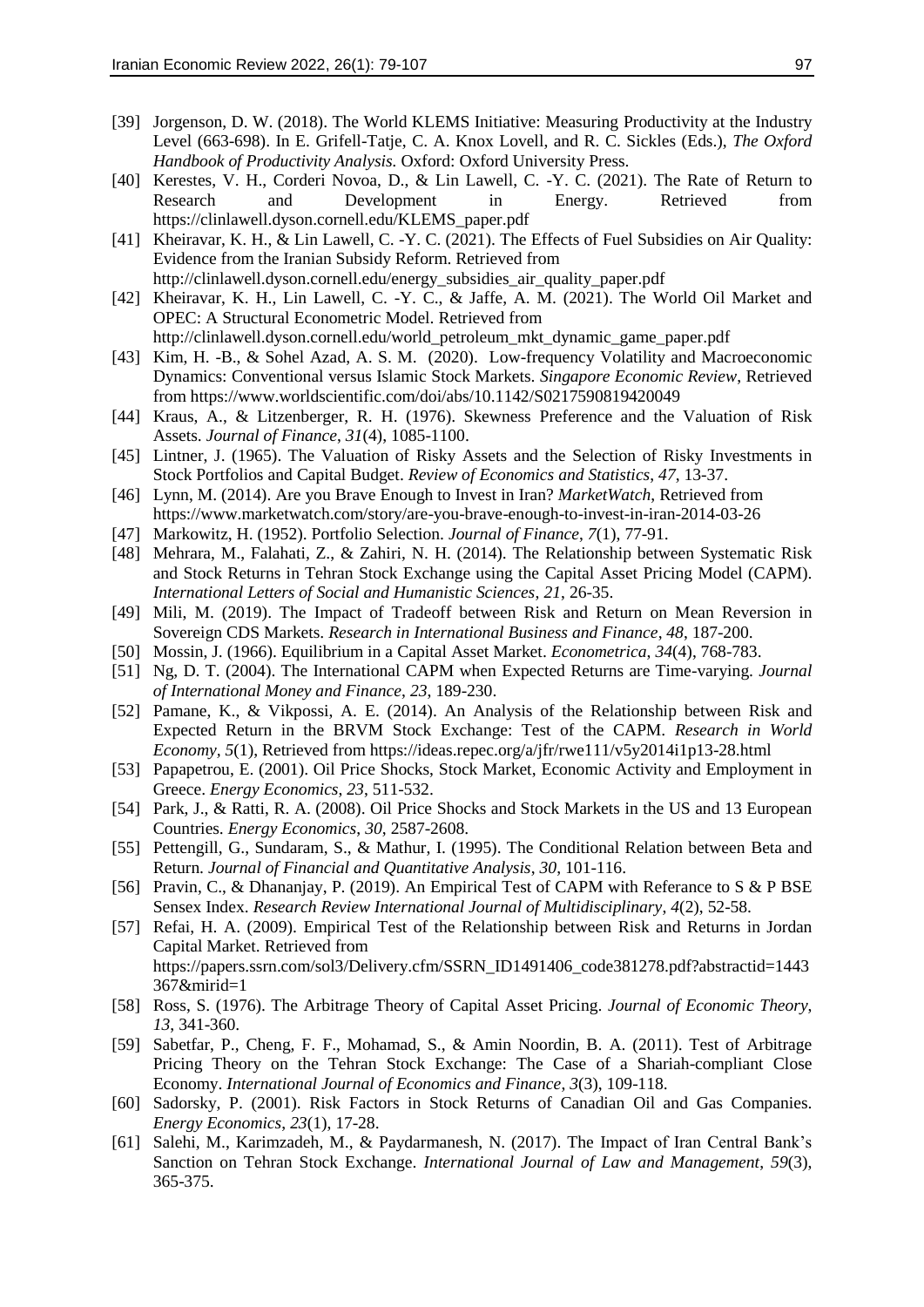- [62] Sharpe, W. F. (1964). Capital Asset Prices: A Theory of Market Equilibrium under Conditions of Risk. *Journal of Finance*, *19*, 425-442.
- [63] Sharpe, W. F. (1970). *Portfolio Theory and Capital Markets*. New York: McGraw-Hill.
- [64] Shinde, Y., & Mane, T. (2019). An Empirical Assessment of Capital Asset Pricing Model with Reference to National Stock Exchange*. International Journal of Trend in Scientific Research and Development*, Retrieved from https://www.academia.edu/
- [65] Sinaee, H., & Moradi, H. (2010). Risk-return Relationship in Iran Stock Market. *International Research Journal of Finance and Economics*, Retrieved from http://rms.scu.ac.ir/Files/Articles/Journals/Abstract/IRJFE\_41\_12.pdf2011531112724156.pdf
- [66] Tang, G. Y. N., & Shum, W. C. (2003a). The Conditional Relationship between Beta and Returns: Recent Evidence from International Stock Markets. *International Business Review*, *12*, 109-126.
- [67] ---------- (2003b). The Relationships between Unsystematic Risk, Skewness and Stock Returns During Up and Down Markets. *International Business Review*, *12*, 523-541.
- [68] Tehran Stock Exchange. (2012). Retrieved from https://search.tse.ir/search/en/index.html?gId=42
- [69] Theriou, N. G., Aggelidis, V. P., Maditinos, D. I., & Šević, Ž. (2010). Testing the Relation between Beta and Returns in the Athens Stock Exchange. *Managerial Finance*, *36*(12), 1043- 1056.
- [70] Tiwari, A. K., Jena, S. K., Mitra, A., & Yoon, S. -M. (2018). Impact of Oil Price Risk on Sectoral Equity Markets: Implications on Portfolio Management. *Energy Economics*, *72*, 120- 134.
- [71] Treynor, J. L. (1962). Toward a Theory of Market Value of Risky Assets (15–22). In R. A. Korajczyk (Ed.), *Asset Pricing and Portfolio Performance*. London: RiskBooks.
- [72] ---------- (1961). Market Value, Time, and Risk. Retrieved from https://www.academia.edu/download/38740211/French2015Treynor1961MarketValueTimeAnd Risk.pdf
- [73] Tunali, H. (2010). The Analysis of Relationships between Macroeconomic Factors and Stock Returns: Evidence from Turkey Using VAR Model. *International Research Journal of Finance and Economics*, *57*, 169-182.
- [74] Turvey, C. G., Driver, H. C., & Baker, T. G. (1988). Systematic and Nonsystematic Risk in Farm Portfolio Selection. *American Journal of Agricultural Economics*, *70*(4), 831-836.
- [75] Uwubanmwen, A., & Eghosa, I. L. (2015). Inflation Rate and Stock Returns: Evidence from the Nigerian Stock Market. *International Journal of Business and Social Science*, *6*(11), 155-167.
- [76] Zhang, J., & Lin Lawell, C. -Y. C. (2017). The Macroeconomic Rebound Effect in China. *Energy Economics*, *67*, 202-212.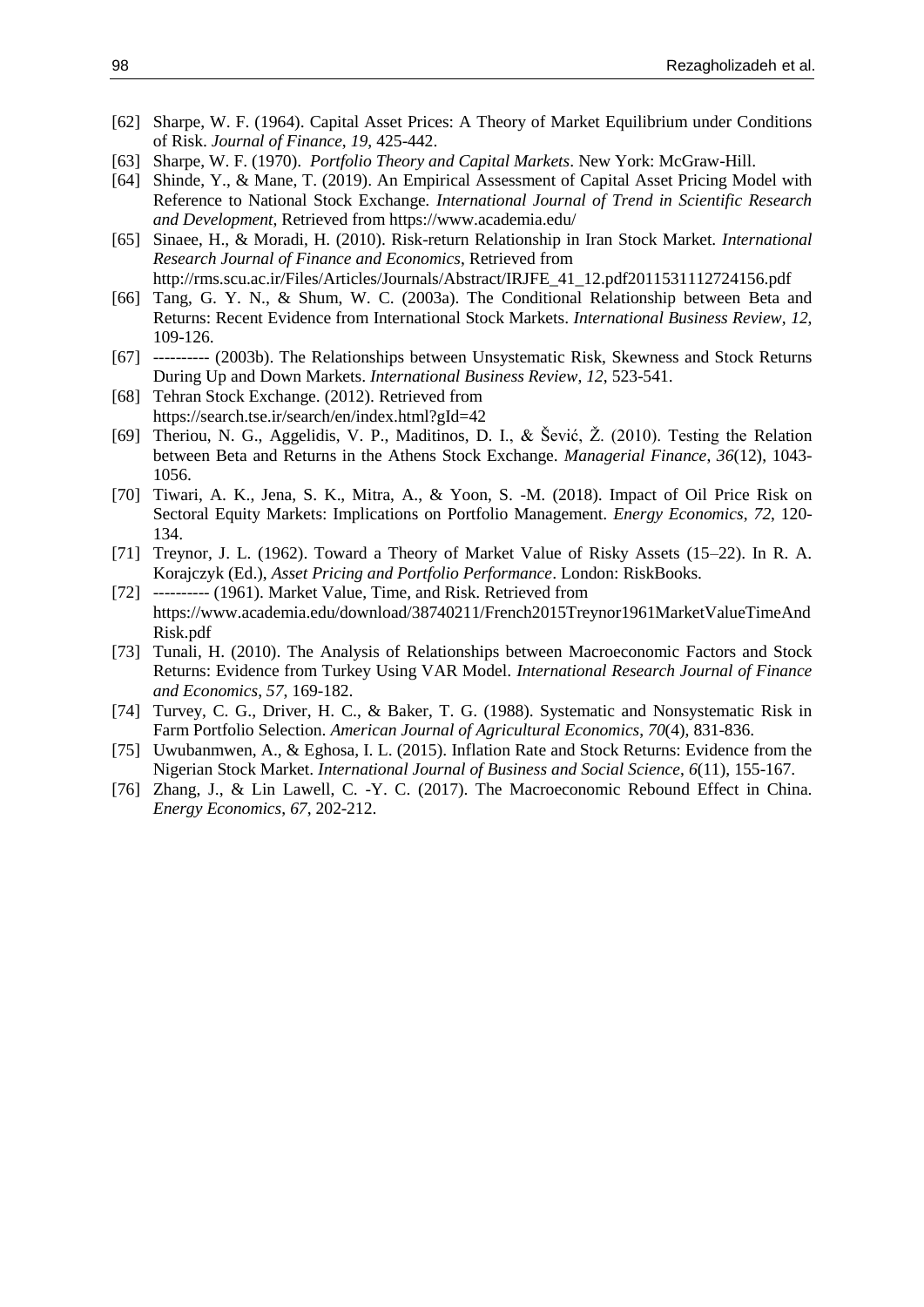

**Figure 1.** Total Index of Tehran Stock Exchange, March 2005 to March 2019 **Source**: Financial Information Processing of Iran (FIPIran), Retrieved from http://www.fipiran.com/DataService/IndexIndex

|                                         |            |             |                |           |            |                 |                 | <b>ADF</b>                |
|-----------------------------------------|------------|-------------|----------------|-----------|------------|-----------------|-----------------|---------------------------|
| <b>Industry Name</b>                    | <b>Obs</b> | <b>Mean</b> | <b>Std Dev</b> | Min       | <b>Max</b> | <b>Skewness</b> | <b>Kurtosis</b> | Unit root test<br>p-value |
| Motor Vehicles and<br><b>Auto Parts</b> | 1,786      | 0.027       | 0.992          | $-8.572$  | 3.623      | $-0.768$        | 12.151          | 0.000                     |
| Diversified Industrial<br>Holdings      | 1,786      | 0.053       | 1.105          | $-14.687$ | 6.504      | $-3.664$        | 54.208          | 0.000                     |
| <b>Metal Ores Mining</b>                | 1,786      | 0.138       | 1.280          | $-15.640$ | 7.571      | $-1.359$        | 31.686          | 0.000                     |
| Real Estate and<br>Construction         | 1,786      | 0.029       | 0.730          | $-7.310$  | 5.351      | $-0.798$        | 21.996          | 0.000                     |
| Monetary<br>Intermediation              | 1,378      | $-0.006$    | 1.360          | $-18.103$ | 9.753      | $-5.064$        | 80.448          | 0.000                     |
| <b>Investment Companies</b>             | 1,786      | 0.027       | 0.666          | $-5.311$  | 2.941      | $-0.339$        | 11.945          | 0.000                     |
| Cement, Lime and<br>Plaster             | 1,786      | $-0.019$    | 0.660          | $-4.313$  | 11.392     | 6.455           | 114.203         | 0.000                     |
| Refined Petroleum<br>Products           | 1,786      | 0.076       | 1.341          | $-9.444$  | 20.843     | 4.954           | 83.873          | 0.000                     |
| <b>Basic Metal</b>                      | 1,786      | 0.164       | 1.235          | $-4.651$  | 21.714     | 6.159           | 106.986         | 0.000                     |
| Chemicals and By-<br>Products           | 1,786      | 0.056       | 1.169          | $-19.059$ | 12.211     | $-3.165$        | 104.283         | 0.000                     |
| Pharmaceuticals                         | 1,784      | 0.120       | 0.965          | $-3.893$  | 20.463     | 10.930          | 224.943         | 0.000                     |
| Machinery and<br>Equipment              | 1,786      | 0.007       | 1.226          | $-14.941$ | 6.209      | $-1.705$        | 32.341          | 0.000                     |
| Non-Metallic Mineral<br>Products        | 1,786      | $-0.056$    | 0.971          | $-10.805$ | 5.732      | $-2.277$        | 28.056          | 0.000                     |
| <b>Total Market</b>                     | 1,786      | 0.035       | 0.585          | $-2.559$  | 5.402      | 0.555           | 13.833          | 0.000                     |

**Source**: Research finding.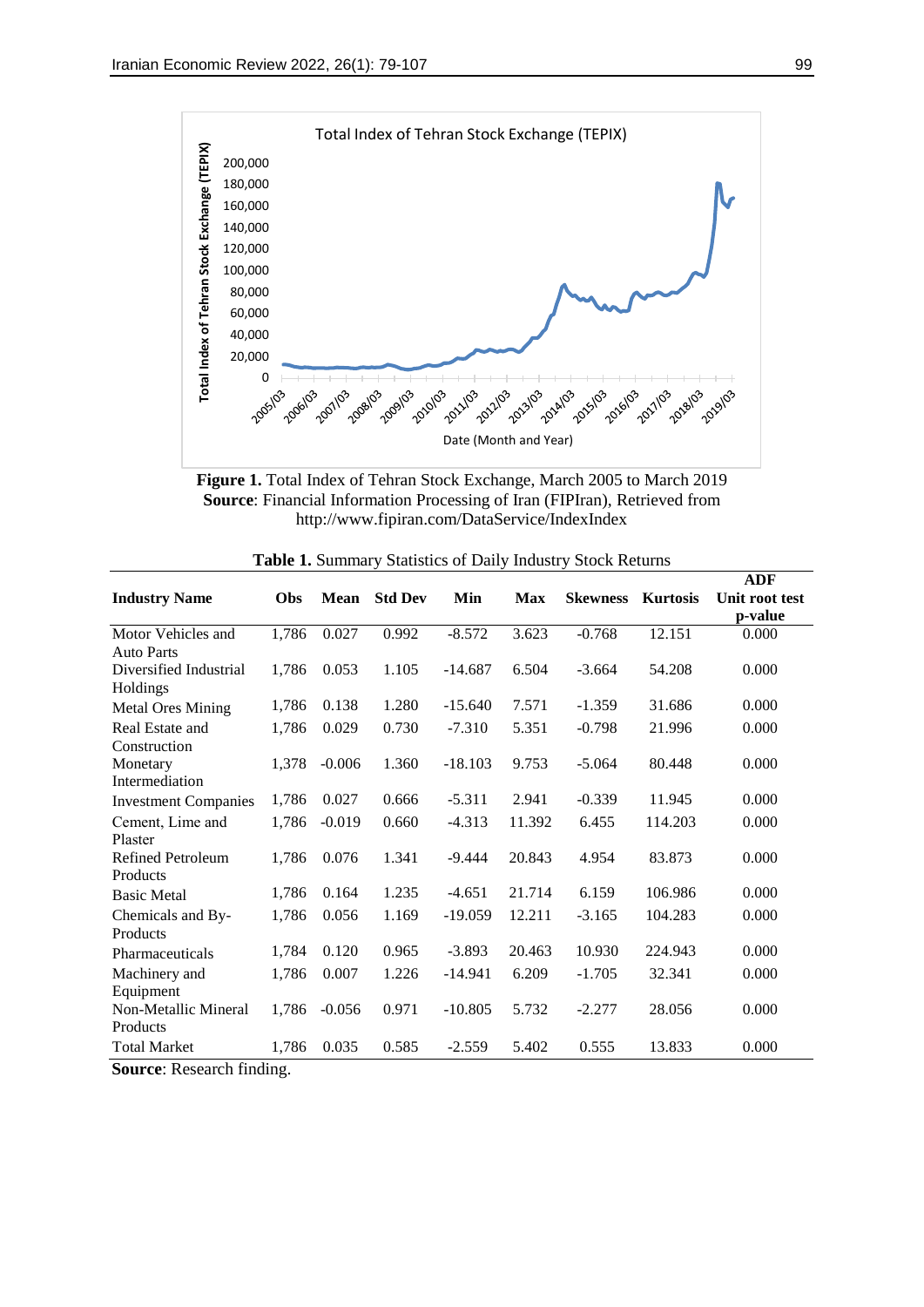| <b>Table 2. Summary Statistics of Daily Risk Factors</b> |       |          |                |           |            |  |  |
|----------------------------------------------------------|-------|----------|----------------|-----------|------------|--|--|
| <b>Risk factor</b>                                       | Obs   | Mean     | <b>Std Dev</b> | Min       | <b>Max</b> |  |  |
| Excess market return                                     | 1,784 | $-0.079$ | 0.638          | $-2.912$  | 7.980      |  |  |
| Oil price return                                         | 1.784 | 0.044    | 2.352          | $-10.830$ | 11.291     |  |  |
| Real exchange rate return                                | 1.782 | 0.049    | 0.801          | $-9.524$  | 8.520      |  |  |
| Gold return                                              | 1.782 | 0.111    | 1.148          | $-5.674$  | 9.398      |  |  |
| Inflation rate                                           | 1.785 | 0.044    | 0.033          | $-0.026$  | 0.126      |  |  |

**Table 2.** Summary Statistics of Daily Risk Factors

**Source**: Research finding.

**Table 3.** Mean and Standard Deviations of First-stage Betas for each Industry

| <b>Industry</b>                     |         | <b>Market Beta</b> Oil Price Beta | <b>Exchange</b>  | <b>Gold Price</b> | <b>Inflation</b> |
|-------------------------------------|---------|-----------------------------------|------------------|-------------------|------------------|
|                                     |         |                                   | <b>Rate Beta</b> | <b>Beta</b>       | <b>Beta</b>      |
| Motor Vehicles and Auto Parts       | 0.625   | 0.027                             | $-0.034$         | $-0.004$          | 0.521            |
|                                     | (0.578) | (0.101)                           | (0.202)          | (0.165)           | (1.852)          |
| Diversified Industrial Holdings     | 1.014   | $-0.035$                          | 0.025            | 0.042             | 4.353            |
|                                     | (0.625) | (0.044)                           | (0.136)          | (0.124)           | (3.650)          |
| <b>Metal Ores Mining</b>            | 0.851   | 0.066                             | $-0.084$         | 0.012             | 0.442            |
|                                     | (0.415) | (0.045)                           | (0.162)          | (0.074)           | (1.862)          |
| <b>Real Estate and Construction</b> | 0.082   | $-0.138$                          | $-0.074$         | 0.022             | $-1.685$         |
|                                     | (0.585) | (0.028)                           | (0.241)          | (0.025)           | (1.641)          |
| Monetary Intermediation             | 1.242   | 0.074                             | 0.077            | $-0.054$          | $-0.935$         |
|                                     | (1.495) | (0.038)                           | (0.448)          | (0.251)           | (4.413)          |
| <b>Investment Companies</b>         | 0.328   | $-0.014$                          | $-0.048$         | $-0.023$          | 1.278            |
|                                     | (0.344) | (0.019)                           | (0.108)          | (0.065)           | (2.152)          |
| Cement, Lime and Plaster            | 0.205   | $-0.002$                          | $-0.045$         | $-0.074$          | $-0.615$         |
|                                     | (0.335) | (0.024)                           | (0.178)          | (0.065)           | (2.217)          |
| <b>Refined Petroleum Products</b>   | 0.376   | $-0.024$                          | 0.064            | $-0.048$          | 2.015            |
|                                     | (0.524) | (0.120)                           | (0.235)          | (0.274)           | (6.045)          |
| <b>Basic Metal</b>                  | 1.269   | 0.015                             | 0.249            | $-0.036$          | $-2.241$         |
|                                     | (0.974) | (0.038)                           | (0.276)          | (0.228)           | (2.574)          |
| Chemicals and By-Products           | 1.288   | $-0.039$                          | $-0.042$         | $-0.028$          | 3.289            |
|                                     | (1.542) | (0.085)                           | (0.291)          | (0.062)           | (3.213)          |
| Pharmaceuticals                     | 0.216   | $-0.042$                          | $-0.123$         | 0.027             | $-3.128$         |
|                                     | (0.174) | (0.025)                           | (0.236)          | (0.214)           | (8.759)          |
| Machinery and Equipment             | 0.395   | $-0.044$                          | 0.016            | 0.085             | 0.367            |
|                                     | (0.645) | (0.102)                           | (0.274)          | (0.039)           | (5.445)          |
| Non-Metallic Mineral Products       | 0.013   | 0.028                             | 0.072            | $-0.016$          | 0.605            |
|                                     | (0.258) | (0.127)                           | (0.143)          | (0.189)           | (4.058)          |

**Note**: This table reports the means and standard deviations by industry of the risk factor betas estimated for each industry and year. For each industry in each year, a separate regression is run using daily data for that industry in that year to estimate the beta coefficients on each risk factor for that industry in that year. There are therefore 14 separate estimates of each risk factor beta for each industry, one for each of the 14 years of our data set. For each industry and each risk factor, this table reports the means and standard deviations over the 14 beta estimates for that risk factor for that industry. Standard deviations are in parentheses.

**Source**: Research finding.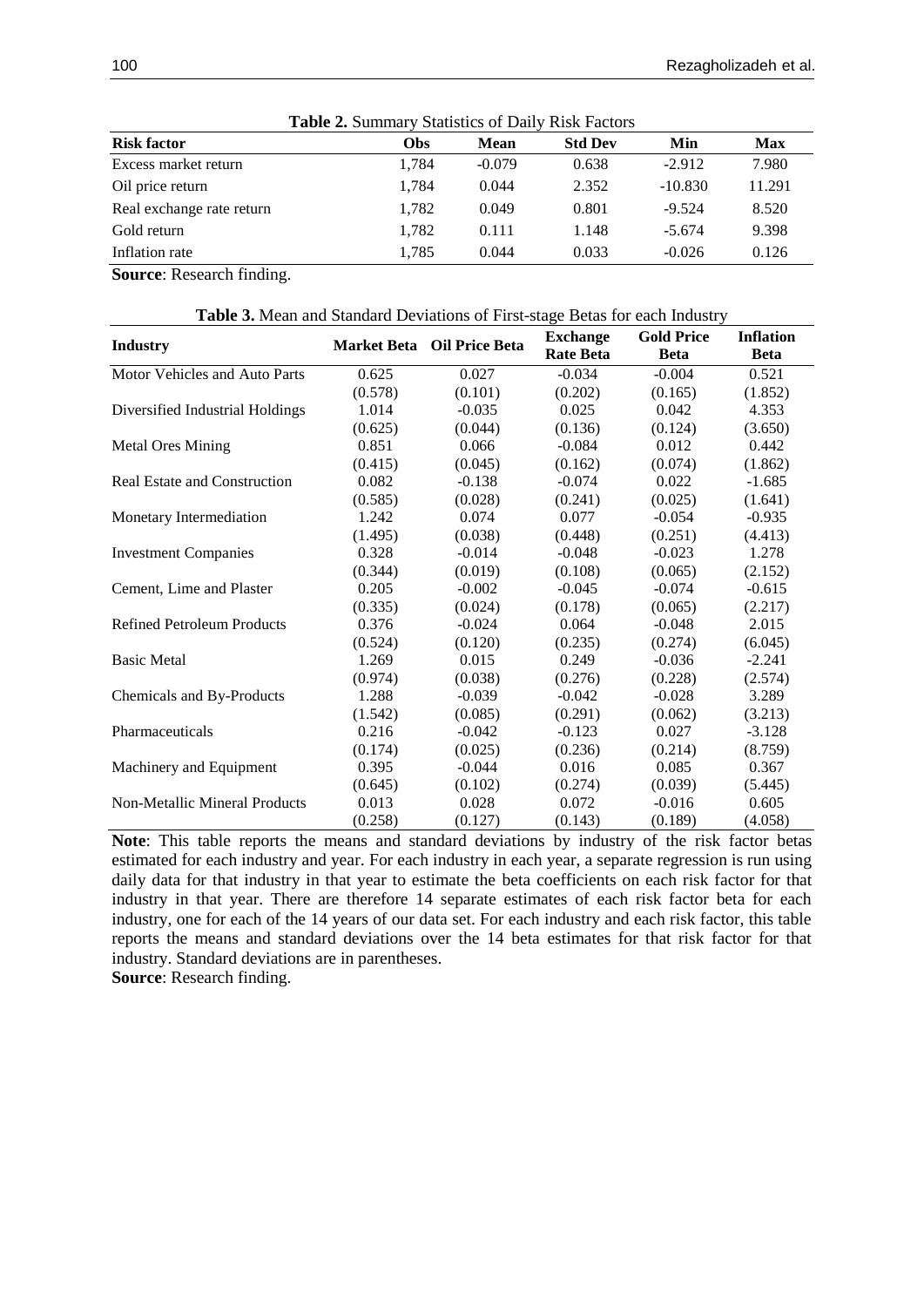|                                                                                          | Dependent variable is stock return |                |           |           |  |  |
|------------------------------------------------------------------------------------------|------------------------------------|----------------|-----------|-----------|--|--|
|                                                                                          | <b>Model 1</b>                     | <b>Model 2</b> | Model 3   | Model 4   |  |  |
| Market beta                                                                              | $-0.014*$                          | $-0.061*$      | $-0.044*$ | $-0.085*$ |  |  |
|                                                                                          | (0.006)                            | (0.030)        | (0.021)   | (0.032)   |  |  |
| Oil price beta                                                                           | $1.32*$                            | 1.248          | 1.238*    | 1.029     |  |  |
|                                                                                          | (0.65)                             | (0.921)        | (0.530)   | (0.680)   |  |  |
| Exchange rate beta                                                                       | 0.120                              | $0.192*$       | $0.083*$  | $0.154*$  |  |  |
|                                                                                          | (0.039)                            | (0.080)        | (0.028)   | (0.061)   |  |  |
| Gold price beta                                                                          | $-1.700*$                          | $-1.710*$      | $-1.644*$ | $-1.658*$ |  |  |
|                                                                                          | (0.712)                            | (0.741)        | (0.743)   | (0.712)   |  |  |
| Inflation beta                                                                           | $-0.0006*$                         | $-0.005$       | $-0.006$  | $-0.013$  |  |  |
|                                                                                          | (0.0002)                           | (0.006)        | (0.013)   | (0.015)   |  |  |
| <b>Skewness</b>                                                                          |                                    | $-0.215$       |           | $-0.182$  |  |  |
|                                                                                          |                                    | (0.1)          |           | (0.087)   |  |  |
| Kurtosis                                                                                 |                                    |                | 0.256     | 0.188     |  |  |
|                                                                                          |                                    |                | (0.131)   | (0.172)   |  |  |
| Constant                                                                                 | $0.205*$                           | $0.255*$       | $0.77*$   | $0.651*$  |  |  |
|                                                                                          | (0.082)                            | (0.103)        | (0.316)   | (0.269)   |  |  |
| p-value (Pr>chi2) from Hausman test (H0: random effects and regressors are uncorrelated) |                                    |                |           |           |  |  |
| Hausman test p-value (Pr>chi2)                                                           | 0.218                              | 0.582          | 0.309     | 0.610     |  |  |
| R-squared                                                                                | 0.153                              | 0.171          | 0.150     | 0.371     |  |  |
| $p$ -value (Pr>F)                                                                        | $0.005**$                          | $0.004**$      | $0.004**$ | $0.001**$ |  |  |
| # Observations                                                                           | 140                                | 140            | 140       | 140       |  |  |

| Table 4. Results of Unconditional Models for the Top 10 Industries by Market Cap |  |
|----------------------------------------------------------------------------------|--|
|----------------------------------------------------------------------------------|--|

**Note**: Standard errors are in parentheses. The top 10 industries by market cap are: motor vehicles and auto parts; diversified industrial holdings; metal ores mining; real estate and construction; monetary intermediation; investment companies; cement, lime and plaster; refined petroleum products; basic metal; and chemicals and by-products. Significance codes: \* p<0.05, \*\* p<0.01, \*\*\* p<0.001 **Source**: Research finding.

|                                      | Dependent variable is stock return |                |           |            |  |  |
|--------------------------------------|------------------------------------|----------------|-----------|------------|--|--|
|                                      | <b>Model 1</b>                     | <b>Model 2</b> | Model 3   | Model 4    |  |  |
| Market beta*up market dummy          | $0.057*$                           | $0.017*$       | $0.028*$  | $0.005*$   |  |  |
|                                      | (0.031)                            | (0.002)        | (0.018)   | (0.002)    |  |  |
| Market beta*down market dummy        | $-0.420*$                          | $-0.455**$     | $-0.246*$ | $-0.266*$  |  |  |
|                                      | (0.178)                            | (0.194)        | (0.091)   | (0.125)    |  |  |
| Oil price beta*up market dummy       | $1.115*$                           | $1.090*$       | $1.222**$ | $1.148*$   |  |  |
|                                      | (0.456)                            | (0.478)        | (0.448)   | (0.495)    |  |  |
| Oil price beta*down market dummy     | $-2.397*$                          | $-2.123*$      | $-0.639*$ | $-1.812**$ |  |  |
|                                      | (0.995)                            | (0.839)        | (0.22)    | (0.622)    |  |  |
| Exchange rate beta*up market dummy   | $0.261*$                           | $0.286*$       | $0.363*$  | $0.323*$   |  |  |
|                                      | (0.110)                            | (0.111)        | (0.148)   | (0.150)    |  |  |
| Exchange rate beta*down market dummy | $-0.086*$                          | $-0.062$       | $-0.120*$ | $-0.031**$ |  |  |
|                                      | (0.036)                            | (0.479)        | (0.052)   | (0.014)    |  |  |
| Gold price beta*up market dummy      | $-1.659*$                          | $-1.668*$      | $-1.650*$ | $-1.677*$  |  |  |
|                                      | (0.718)                            | (0.712)        | (0.712)   | (0.715)    |  |  |
| Gold price beta*down market dummy    | $-1.270*$                          | $-0.548$       | $-0.471*$ | $-0.089*$  |  |  |
|                                      | (0.522)                            | (0.804)        | (0.221)   | (0.031)    |  |  |
| Inflation beta*up prices dummy       | $-0.006*$                          | $-0.013$       | $-0.014*$ | $-0.015*$  |  |  |
|                                      | (0.003)                            | (0.017)        | (0.006)   | (0.007)    |  |  |
| Inflation beta*down prices dummy     | $-0.028$                           | $-0.004$       | $-0.055*$ | $-0.006$   |  |  |
|                                      | (0.088)                            | (0.140)        | (0.014)   | (0.131)    |  |  |

**Table 5.** Results of Conditional Models for the Top 10 Industries by Market Cap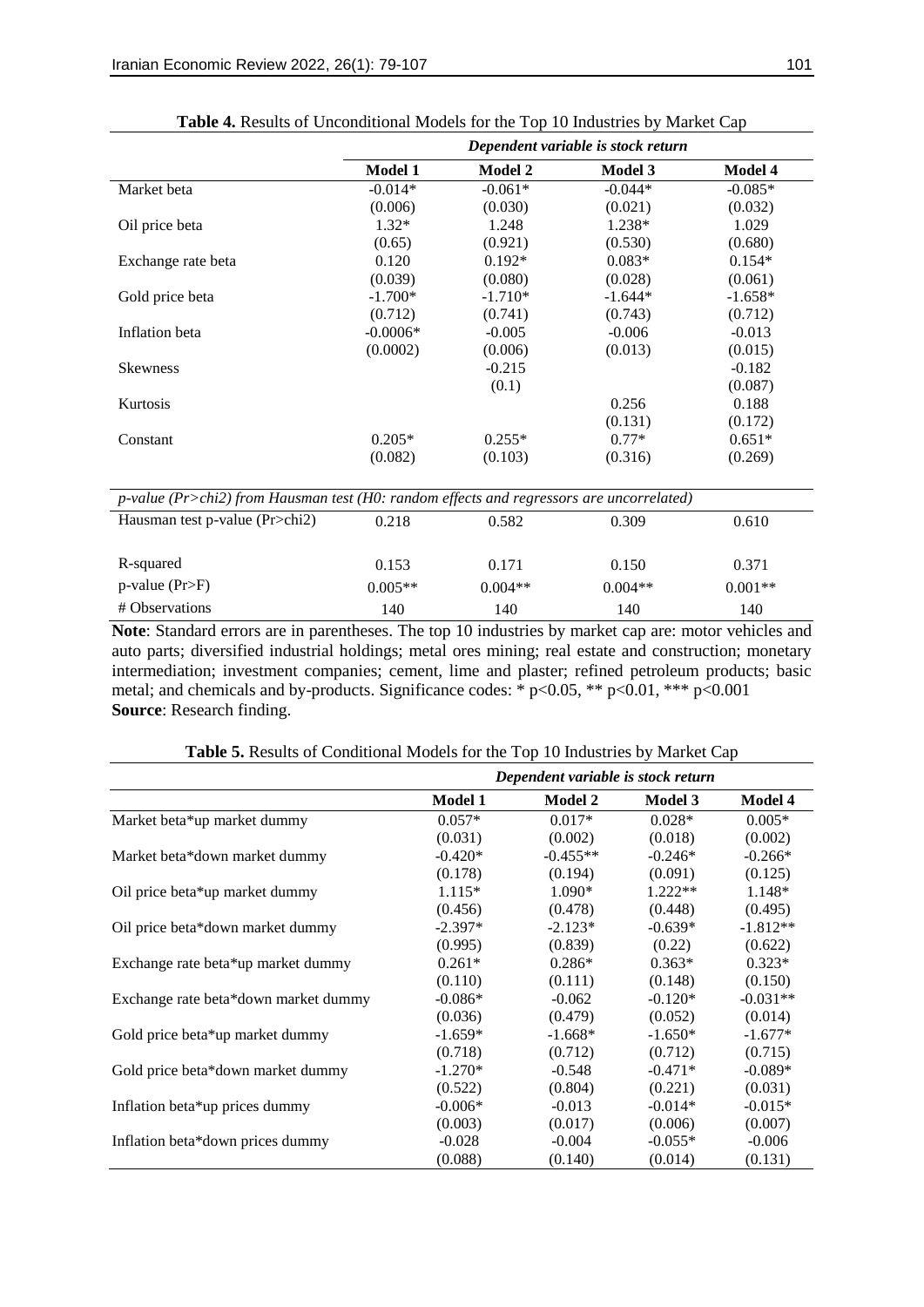|                            | Dependent variable is stock return |                |                |                |  |  |
|----------------------------|------------------------------------|----------------|----------------|----------------|--|--|
|                            | <b>Model 1</b>                     | <b>Model 2</b> | <b>Model 3</b> | <b>Model 4</b> |  |  |
| Skewness*up market dummy   |                                    | $-0.275*$      |                | $-0.181*$      |  |  |
|                            |                                    | (0.113)        |                | (0.072)        |  |  |
| Skewness*down market dummy |                                    | $-0.277$       |                | $-0.181$       |  |  |
|                            |                                    | (0.205)        |                | (0.129)        |  |  |
| Kurtosis*up market dummy   |                                    |                | $0.325*$       | $0.166*$       |  |  |
|                            |                                    |                | (0.136)        | (0.073)        |  |  |
| Kurtosis*down market dummy |                                    |                | 0.328          | 0.152          |  |  |
|                            |                                    |                | (0.218)        | (0.120)        |  |  |
| Constant                   | $0.251*$                           | $0.310*$       | $0.751*$       | $0.664*$       |  |  |
|                            | (0.111)                            | (0.18)         | (0.332)        | (0.226)        |  |  |
|                            |                                    |                |                |                |  |  |

| $p$ -value (Pr>chi2) from Hausman test (H0: random effects and regressors are uncorrelated) |             |            |            |            |
|---------------------------------------------------------------------------------------------|-------------|------------|------------|------------|
| Hausman test p-value (Pr>chi2)                                                              | 0.368       | 0.850      | 0.684      | 0.959      |
| R-squared                                                                                   | 0.30        | 0.365      | 0.370      | 0.477      |
| $p$ -value (Pr>F)                                                                           | $0.000$ *** | $0.001***$ | $0.000***$ | $0.000***$ |
| # Observations                                                                              | 140         | 140        | 140        | 140        |

**Note**: Standard errors are in parentheses. The top 10 industries by market cap are: motor vehicles and auto parts; diversified industrial holdings; metal ores mining; real estate and construction; monetary intermediation; investment companies; cement, lime and plaster; refined petroleum products; basic metal; and chemicals and by-products. Significance codes: \* p<0.05, \*\* p<0.01, \*\*\* p<0.001 **Source**: Research finding.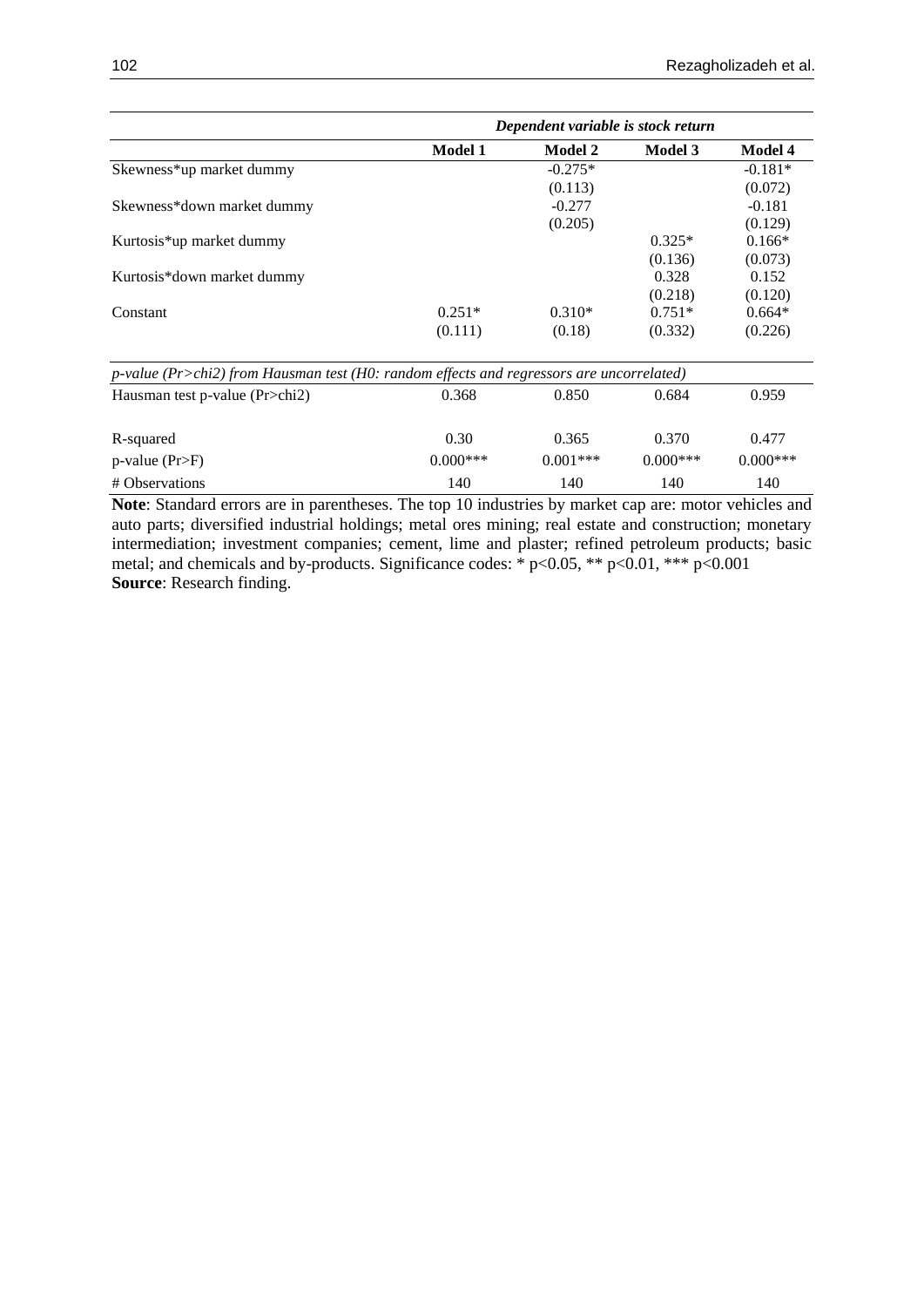|                    | <b>Model 1</b> | Model 2    | <b>Model 3</b> | Model 4   |
|--------------------|----------------|------------|----------------|-----------|
| Market beta        | $0.001***$     | $0.001***$ | $0.0312*$      | $0.0401*$ |
| Oil price beta     | $0.005**$      | $0.008**$  | $0.045*$       | $0.027*$  |
| Exchange rate beta | $0.028*$       | $0.052*$   | $0.044*$       | $0.035*$  |
| Gold price beta    | $0.016*$       | $0.020*$   | $0.005**$      | $0.003**$ |
| Inflation beta     | $0.041*$       | $0.030*$   | $0.056*$       | $0.015*$  |
| <b>Skewness</b>    |                | 0.653      |                | 0.672     |
| <b>Kurtosis</b>    |                |            | 0.568          | 0.520     |

**Table 6.** Symmetry Test for Estimated Coefficients in Conditional Models for the Top 10 Industries by Market Cap

Note: The table reports p-values (Prob>chi2) of symmetry test for estimated coefficients in the conditional models in Table 5. The null hypothesis is that the coefficients are the same in up and down markets. The top 10 industries by market cap are: motor vehicles and auto parts; diversified industrial holdings; metal ores mining; real estate and construction; monetary intermediation; investment companies; cement, lime and plaster; refined petroleum products; basic metal; and chemicals and by-products. Significance codes: \* p<0.05, \*\* p<0.01, \*\*\* p<0.001 **Source**: Research finding.

**Table 7.** Results of Unconditional Models for the 5 Largest Energy Consuming Industries

|                    | Dependent variable is stock return |                |                |                |  |
|--------------------|------------------------------------|----------------|----------------|----------------|--|
|                    | <b>Model 1</b>                     | <b>Model 2</b> | <b>Model 3</b> | <b>Model 4</b> |  |
| Market beta        | $-0.107*$                          | $-0.108*$      | $-0.088*$      | $-0.125*$      |  |
|                    | (0.040)                            | (0.051)        | (0.038)        | (0.053)        |  |
| Oil price beta     | $2.005*$                           | 1.972          | $2.174*$       | 2.068          |  |
|                    | (0.891)                            | (1.44)         | (0.937)        | (1.33)         |  |
| Exchange rate beta | 0.238                              | $0.190*$       | $0.119*$       | $0.213*$       |  |
|                    | (0.188)                            | (0.091)        | (0.054)        | (0.096)        |  |
| Gold price beta    | $-1.717*$                          | $-1.712*$      | $-1.617*$      | $-1.650*$      |  |
|                    | (0.801)                            | (0.810)        | (0.810)        | (0.712)        |  |
| Inflation beta     | $-0.002*$                          | $-0.003$       | $-0.005$       | $-0.006$       |  |
|                    | (0.0001)                           | (0.002)        | (0.007)        | (0.007)        |  |
| <b>Skewness</b>    |                                    | $-0.413$       |                | $-0.310$       |  |
|                    |                                    | (0.336)        |                | (0.194)        |  |
| Kurtosis           |                                    |                | 0.406          | 0.491          |  |
|                    |                                    |                | (0.240)        | (0.335)        |  |
| Constant           | $0.307*$                           | $0.307*$       | $0.611*$       | $0.517*$       |  |
|                    | (0.131)                            | (0.148)        | (0.231)        | (0.254)        |  |

| $p$ -value (Pr>chi2) from Hausman test (H0: random effects and regressors are uncorrelated) |           |           |           |           |  |  |  |
|---------------------------------------------------------------------------------------------|-----------|-----------|-----------|-----------|--|--|--|
| Hausman test p-value (Pr>chi2)                                                              | 0.219     | 0.451     | 0.370     | 0.332     |  |  |  |
| R-squared                                                                                   | 0.438     | 0.488     | 0.510     | 0.602     |  |  |  |
| $p$ -value (Pr>F)                                                                           | $0.003**$ | $0.004**$ | $0.001**$ | $0.002**$ |  |  |  |
| # Observations                                                                              | 70        | 70        | 70        | 70        |  |  |  |

**Note**: Standard errors are in parentheses. The five largest energy consuming industries in Iran are: basic metal; chemicals and by-products; cement, lime and plaster; refined petroleum products; and metal ores mining Significance codes: \* p<0.05, \*\* p<0.01, \*\*\* p<0.001 **Source**: Research finding.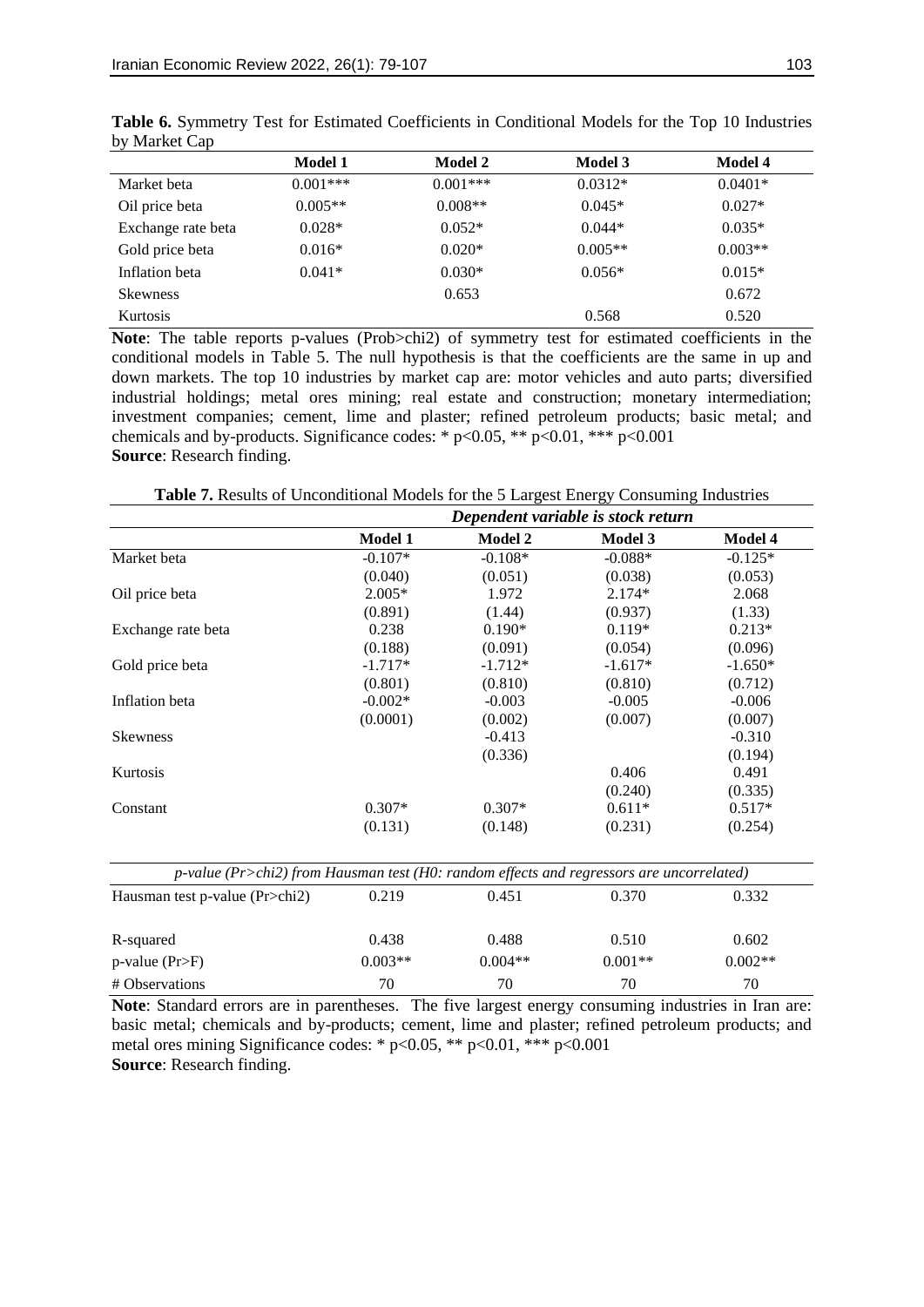|                                                                                                             | Dependent variable is stock return |            |           |            |
|-------------------------------------------------------------------------------------------------------------|------------------------------------|------------|-----------|------------|
|                                                                                                             | Model 1                            | Model 2    | Model 3   | Model 4    |
| Market beta*up market dummy                                                                                 | $0.051*$                           | $0.058*$   | $0.060*$  | $0.019*$   |
|                                                                                                             | (0.020)                            | (0.021)    | (0.021)   | (0.007)    |
| Market beta*down market dummy                                                                               | $-0.328*$                          | $-0.408**$ | $-0.310*$ | $-0.300*$  |
|                                                                                                             | (0.136)                            | (0.133)    | (0.144)   | (0.119)    |
| Oil price beta*up market dummy                                                                              | 2.149*                             | $1.712*$   | $2.071**$ | $1.510*$   |
|                                                                                                             | (0.982)                            | (0.70)     | (0.787)   | (0.682)    |
| Oil price beta*down market dummy                                                                            | $-1.226*$                          | $-1.613*$  | $-1.017*$ | $-1.441**$ |
|                                                                                                             | (0.614)                            | (0.718)    | (0.421)   | (0.522)    |
| Exchange rate beta*up market dummy                                                                          | $0.291*$                           | $0.303*$   | $0.366*$  | $0.315*$   |
|                                                                                                             | (0.125)                            | (0.128)    | (0.182)   | (0.144)    |
| Exchange rate beta*down market dummy                                                                        | $-0.060*$                          | $-0.038$   | $-0.093$  | $-0.026$   |
|                                                                                                             | (0.028)                            | (0.030)    | (0.083)   | (0.028)    |
| Gold price beta*up market dummy                                                                             | $-1.640*$                          | $-1.677*$  | $-1.638*$ | $-1.670*$  |
|                                                                                                             | (0.781)                            | (0.849)    | (0.674)   | (0.752)    |
| Gold price beta*down market dummy                                                                           | $-1.252*$                          | $-0.566$   | $-0.468*$ | $-0.077*$  |
|                                                                                                             | (0.593)                            | (0.421)    | (0.205)   | (0.036)    |
| Inflation beta*up prices dummy                                                                              | $-0.004*$                          | $-0.020$   | $-0.029*$ | $-0.016*$  |
|                                                                                                             | (0.002)                            | (0.022)    | (0.006)   | (0.005)    |
| Inflation beta*down prices dummy                                                                            | $-0.029$                           | $-0.001$   | $-0.047*$ | $-0.010$   |
|                                                                                                             | (0.020)                            | (0.002)    | (0.027)   | (0.011)    |
| Skewness*up market dummy                                                                                    |                                    | $-0.478*$  |           | $-0.219*$  |
|                                                                                                             |                                    | (0.190)    |           | (0.090)    |
| Skewness*down market dummy                                                                                  |                                    | $-0.426$   |           | $-0.187$   |
|                                                                                                             |                                    | (0.323)    |           | (0.122)    |
| Kurtosis*up market dummy                                                                                    |                                    |            | $0.321*$  | $0.215*$   |
|                                                                                                             |                                    |            | (0.144)   | (0.085)    |
| Kurtosis*down market dummy                                                                                  |                                    |            | 0.368     | 0.304      |
|                                                                                                             |                                    |            | (0.332)   | (0.220)    |
| Constant                                                                                                    | $0.326*$                           | $0.291*$   | $0.675*$  | $0.438*$   |
|                                                                                                             | (0.134)                            | (0.132)    | (0.271)   | (0.183)    |
| p-value (Pr>chi2) from Hausman test (H0: random effects and regressors are uncorrelated)                    |                                    |            |           |            |
| $\mathbf{U}_{\text{quomb}}$ toot n value $(\mathbf{D}_{\mathbf{r}\setminus\mathbf{a}}\mathbf{h}\mathbf{I})$ | 0.330                              | 0.555      | 0.429     | 0.568      |

| Table 8. Results of Conditional Models for the 5 Largest Energy Consuming Industries |  |  |
|--------------------------------------------------------------------------------------|--|--|
|--------------------------------------------------------------------------------------|--|--|

| Hausman test p-value (Pr>chi2) | 0.339      | 0.555      | 0.438      | 0.568      |
|--------------------------------|------------|------------|------------|------------|
| R-squared                      | 0.530      | 0.529      | 0.573      | 0.646      |
| $p$ -value (Pr>F)              | $0.001***$ | $0.000***$ | $0.001***$ | $0.001***$ |
| # Observations                 | 70         | 70         | 70         | 70         |

**Note**: Standard errors are in parentheses. The five largest energy consuming industries in Iran are: basic metal; chemicals and by-products; cement, lime and plaster; refined petroleum products; and metal ores mining Significance codes: \* p<0.05, \*\* p<0.01, \*\*\* p<0.001 **Source**: Research finding.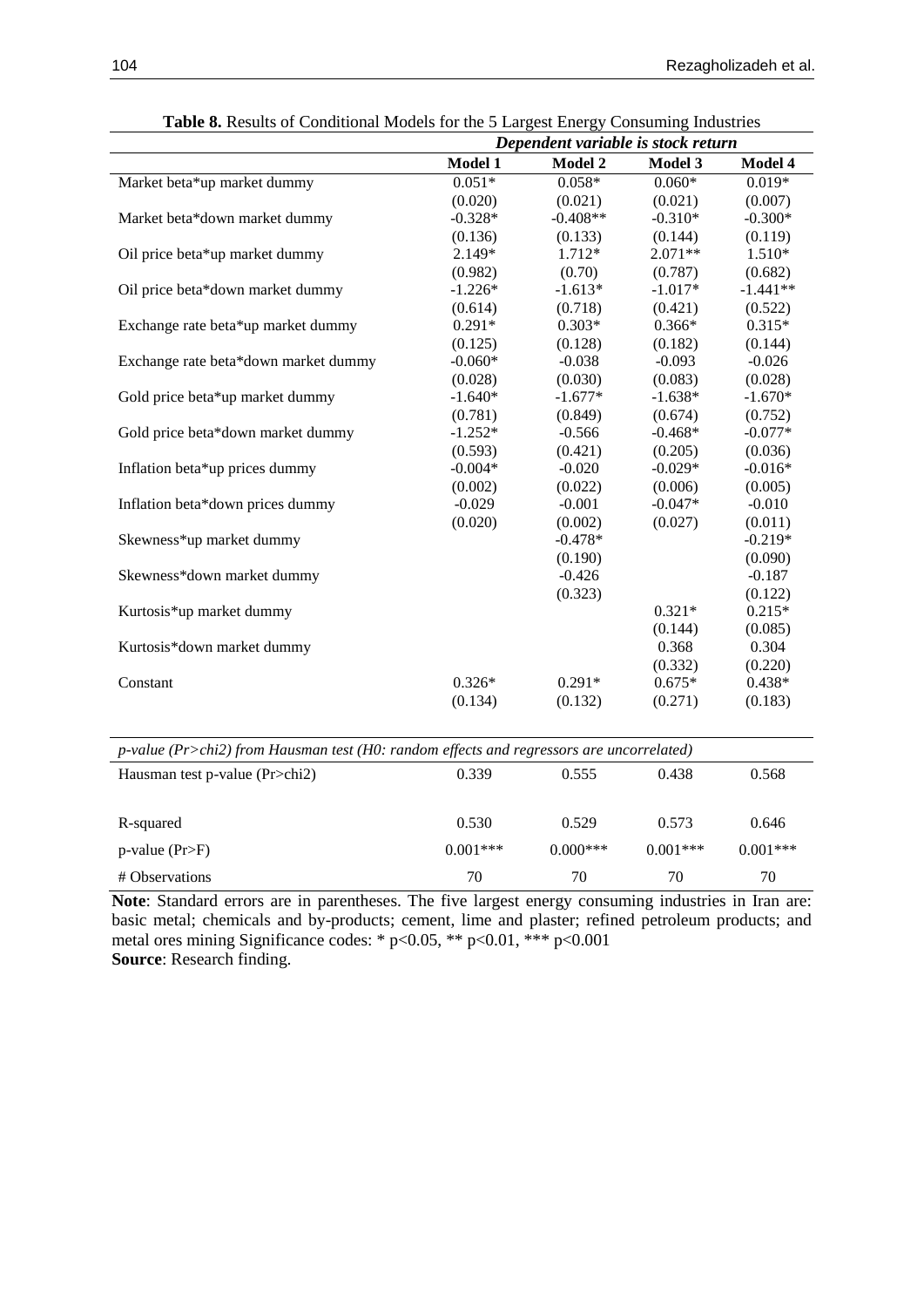|                                                                                          |                |                | Dependent variable is stock return |           |
|------------------------------------------------------------------------------------------|----------------|----------------|------------------------------------|-----------|
|                                                                                          | <b>Model 1</b> | <b>Model 2</b> | <b>Model 3</b>                     | Model 4   |
| Market beta                                                                              | $-0.118*$      | $-0.038*$      | $-0.018*$                          | $-0.054*$ |
|                                                                                          | (0.050)        | (0.018)        | (0.007)                            | (0.026)   |
| Oil price beta                                                                           | $1.331*$       | 1.559          | 1.341*                             | 1.250     |
|                                                                                          | (0.617)        | (1.277)        | (0.550)                            | (0.861)   |
| Exchange rate beta                                                                       | $0.316*$       | $0.730*$       | $0.428*$                           | $0.593*$  |
|                                                                                          | (0.155)        | (0.332)        | (0.176)                            | (0.262)   |
| Gold price beta                                                                          | $-1.215*$      | $-1.242*$      | $-1.332*$                          | $-1.051*$ |
|                                                                                          | (0.581)        | (0.540)        | (0.614)                            | (0.526)   |
| Inflation beta                                                                           | $-0.001*$      | $-0.003$       | $-0.001$                           | $-0.004$  |
|                                                                                          | (0.0006)       | (0.0007)       | (0.003)                            | (0.003)   |
| <b>Skewness</b>                                                                          |                | $-0.166$       |                                    | $-0.257$  |
|                                                                                          |                | (0.120)        |                                    | (0.159)   |
| Kurtosis                                                                                 |                |                | 0.152                              | 0.130     |
|                                                                                          |                |                | (0.132)                            | (0.105)   |
| Constant                                                                                 | $0.127*$       | $0.142*$       | $0.232*$                           | $0.548*$  |
|                                                                                          | (0.058)        | (0.067)        | (0.111)                            | (0.241)   |
| p-value (Pr>chi2) from Hausman test (H0: random effects and regressors are uncorrelated) |                |                |                                    |           |
| Hausman test p-value (Pr>chi2)                                                           | 0.120          | 0.444          | 0.439                              | 0.638     |
| R-squared                                                                                | 0.122          | 0.141          | 0.210                              | 0.275     |
| $p$ -value (Pr>F)                                                                        | $0.001**$      | $0.001**$      | $0.000***$                         | $0.002**$ |
| # Observations                                                                           | 56             | 56             | 56                                 | 56        |

| <b>Table 9.</b> Results of Unconditional Models for the 4 Major Export Industries |  |
|-----------------------------------------------------------------------------------|--|
|-----------------------------------------------------------------------------------|--|

**Note**: Standard errors are in parentheses. The four major export industries are: metal ores mining; cement, lime and plaster; basic metal; and chemicals and by-products. Significance codes: \* p<0.05, \*\* p<0.01, \*\*\* p<0.001

**Source**: Research finding.

| Table 10. Results of Conditional Models for the 4 Major Export Industries |
|---------------------------------------------------------------------------|
|---------------------------------------------------------------------------|

|                                      | Dependent variable is stock return |                |                |                |  |
|--------------------------------------|------------------------------------|----------------|----------------|----------------|--|
|                                      | <b>Model 1</b>                     | <b>Model 2</b> | <b>Model 3</b> | <b>Model 4</b> |  |
| Market beta*up market dummy          | $0.019*$                           | $0.016*$       | $0.154*$       | $0.038*$       |  |
|                                      | (0.006)                            | (0.007)        | (0.069)        | (0.015)        |  |
| Market beta*down market dummy        | $-0.331*$                          | $-0.274**$     | $-0.176*$      | $-0.133*$      |  |
|                                      | (0.157)                            | (0.087)        | (0.090)        | (0.061)        |  |
| Oil price beta*up market dummy       | 1.878*                             | $1.476*$       | $1.967**$      | $2.160*$       |  |
|                                      | (0.792)                            | (0.740)        | (0.752)        | (0.927)        |  |
| Oil price beta*down market dummy     | $-0.231*$                          | $-0.783*$      | $-0.855*$      | $-0.589**$     |  |
|                                      | (0.123)                            | (0.412)        | (0.378)        | (0.275)        |  |
| Exchange rate beta*up market dummy   | $1.181*$                           | $0.837*$       | $1.282*$       | $0.754*$       |  |
|                                      | (0.610)                            | (0.395)        | (0.545)        | (0.370)        |  |
| Exchange rate beta*down market dummy | $-0.116$                           | $-0.120*$      | $-0.286$       | $-0.258$       |  |
|                                      | (0.099)                            | (0.044)        | (0.231)        | (0.220)        |  |
| Gold price beta*up market dummy      | $-1.260*$                          | $-1.291*$      | $-1.320*$      | $-1.321*$      |  |
|                                      | (0.618)                            | (0.586)        | (0.659)        | (0.566)        |  |
| Gold price beta*down market dummy    | $-1.005*$                          | $-1.390$       | $-0.865*$      | $-0.663*$      |  |
|                                      | (0.457)                            | (1.148)        | (0.377)        | (0.278)        |  |
| Inflation beta*up prices dummy       | $-0.002*$                          | $-0.004$       | $-0.006*$      | $-0.021*$      |  |
|                                      | (0.001)                            | (0.001)        | (0.005)        | (0.016)        |  |
| Inflation beta*down prices dummy     | $-0.208$                           | $-0.038$       | $-0.011*$      | $-0.040$       |  |
|                                      | (0.171)                            | (0.025)        | (0.004)        | (0.026)        |  |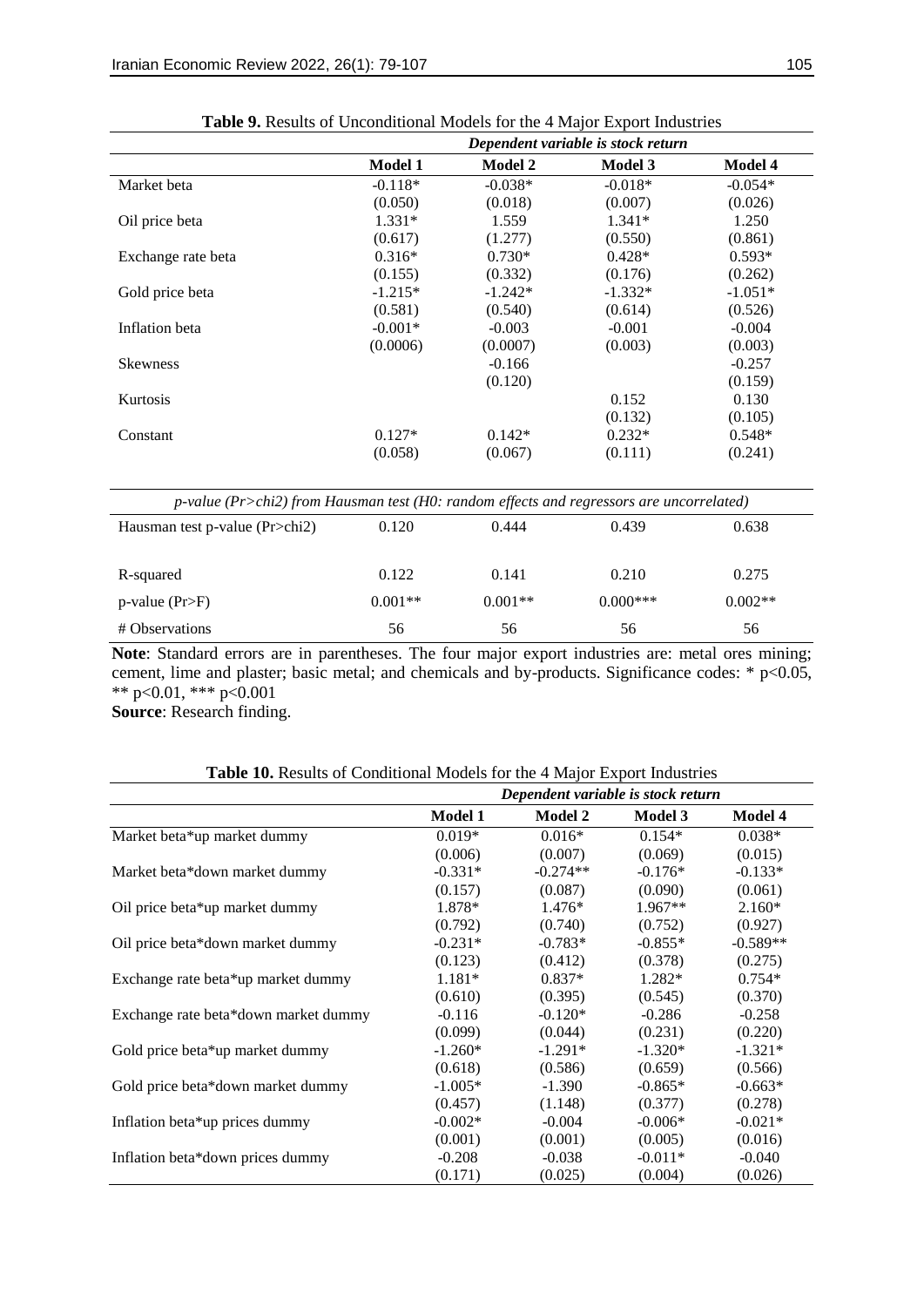|                            | Dependent variable is stock return |                |                |                |  |
|----------------------------|------------------------------------|----------------|----------------|----------------|--|
|                            | <b>Model 1</b>                     | <b>Model 2</b> | <b>Model 3</b> | <b>Model 4</b> |  |
| Skewness*up market dummy   |                                    | $-0.120*$      |                | $-0.058*$      |  |
|                            |                                    | (0.062)        |                | (0.027)        |  |
| Skewness*down market dummy |                                    | $-0.107$       |                | $-0.089$       |  |
|                            |                                    | (0.088)        |                | (0.065)        |  |
| Kurtosis*up market dummy   |                                    |                | $0.139*$       | $0.277*$       |  |
|                            |                                    |                | (0.066)        | (0.140)        |  |
| Kurtosis*down market dummy |                                    |                | 0.132          | 0.087          |  |
|                            |                                    |                | (0.095)        | (0.089)        |  |
| Constant                   | $0.166*$                           | $0.210*$       | $0.444*$       | $0.576*$       |  |
|                            | (0.068)                            | (0.094)        | (0.201)        | (0.264)        |  |

| $p$ -value (Pr>chi2) from Hausman test (H0: random effects and regressors are uncorrelated) |            |            |            |            |  |  |
|---------------------------------------------------------------------------------------------|------------|------------|------------|------------|--|--|
| Hausman test p-value (Pr>chi2)                                                              | 0.274      | 0.565      | 0.574      | 0.745      |  |  |
| R-squared                                                                                   | 0.333      | 0.341      | 0.393      | 0.458      |  |  |
| $p$ -value (Pr>F)                                                                           | $0.001***$ | $0.000***$ | $0.002***$ | $0.001***$ |  |  |
| # Observations                                                                              | 56         | 56         | 56         | 56         |  |  |

**Note**: Standard errors are in parentheses. The four major export industries are: metal ores mining; cement, lime and plaster; basic metal; and chemicals and by-products. Significance codes: \* p<0.05, \*\* p<0.01, \*\*\* p<0.001

**Source**: Research finding.

## **Table 11.** Results of Unconditional Models for the 4 Major Import Industries

|                    | <b>Model 1</b> | <b>Model 2</b> | <b>Model 3</b> | <b>Model 4</b> |
|--------------------|----------------|----------------|----------------|----------------|
| Market beta        | $-0.144*$      | $-0.118*$      | $-0.218*$      | $-0.329*$      |
|                    | (0.064)        | (0.063)        | (0.086)        | (0.134)        |
| Oil price beta     | $0.678*$       | 0.555          | $0.226*$       | 0.872          |
|                    | (0.309)        | (0.417)        | (0.109)        | (0.666)        |
| Exchange rate beta | $-0.228$       | $-0.168*$      | $-0.121*$      | $-0.217*$      |
|                    | (0.148)        | (0.074)        | (0.051)        | (0.086)        |
| Gold price beta    | $-1.114*$      | $-1.088*$      | $-1.148*$      | $-1.210*$      |
|                    | (0.488)        | (0.550)        | (0.484)        | (0.501)        |
| Inflation beta     | $-0.005*$      | $-0.004$       | $-0.003$       | $-0.004$       |
|                    | (0.002)        | (0.003)        | (0.001)        | (0.002)        |
| <b>Skewness</b>    |                | $-0.082$       |                | $-0.154$       |
|                    |                | (0.064)        |                | (0.141)        |
| Kurtosis           |                |                | 0.156          | 0.110          |
|                    |                |                | (0.123)        | (0.097)        |
| Constant           | $0.121*$       | $0.186*$       | $0.352*$       | $0.441*$       |
|                    | (0.047)        | (0.088)        | (0.163)        | (0.187)        |

| p-value ( $Pr > chi2$ ) from Hausman test (H0: random effects and regressors are uncorrelated) |           |           |           |           |  |  |
|------------------------------------------------------------------------------------------------|-----------|-----------|-----------|-----------|--|--|
| Hausman test p-value (Pr>chi2)                                                                 | 0.318     | 0.352     | 0.372     | 0.525     |  |  |
| R-squared                                                                                      | 0.188     | 0.171     | 0.180     | 0.386     |  |  |
| $p$ -value (Pr>F)                                                                              | $0.003**$ | $0.001**$ | $0.004**$ | $0.002**$ |  |  |
| # Observations                                                                                 | 56        | 56        | 56        | 56        |  |  |

**Note**: Standard errors are in parentheses. The four major import industries are: motor vehicles and auto parts; pharmaceuticals; machinery and equipment; and non-metallic mineral products. Significance codes: \* p<0.05, \*\* p<0.01, \*\*\* p<0.001 **Source**: Research finding.